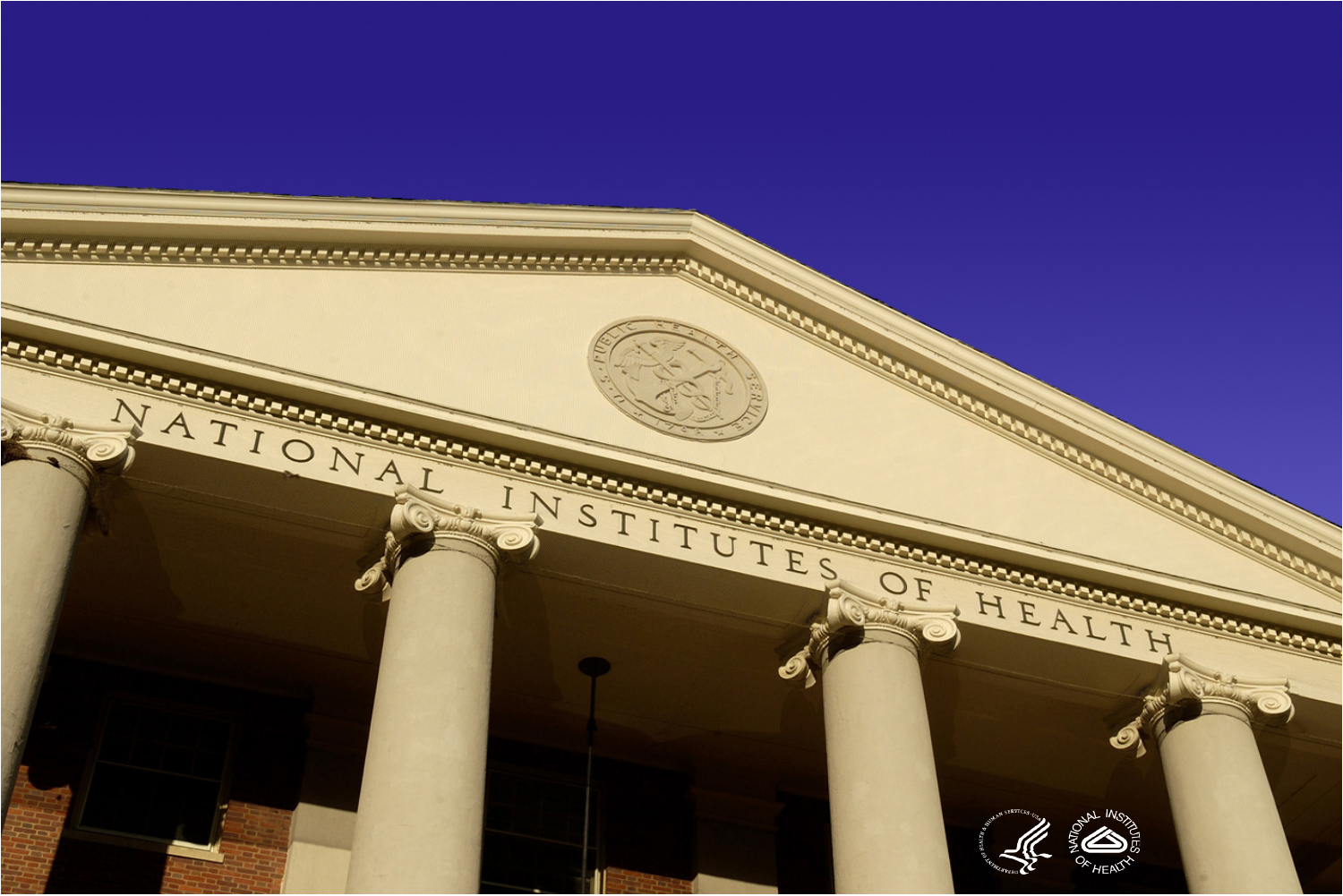#### **Basic Advice for Mapping Your Career with NIH**

#### **E** Learn about IC priorities and goals

- Not all ICs support all grant programs but each IC has a research training and career development program
- **If Identify the grant programs offered by each IC**
- I I dentify the priorities of the IC. These can change!
- **Make early contact with program officers**
- **Find good mentors and collaborators**
- **Study successful grant applications**
- **Only propose your best and most creative ideas**
- **P** You won't get a grant if you don't apply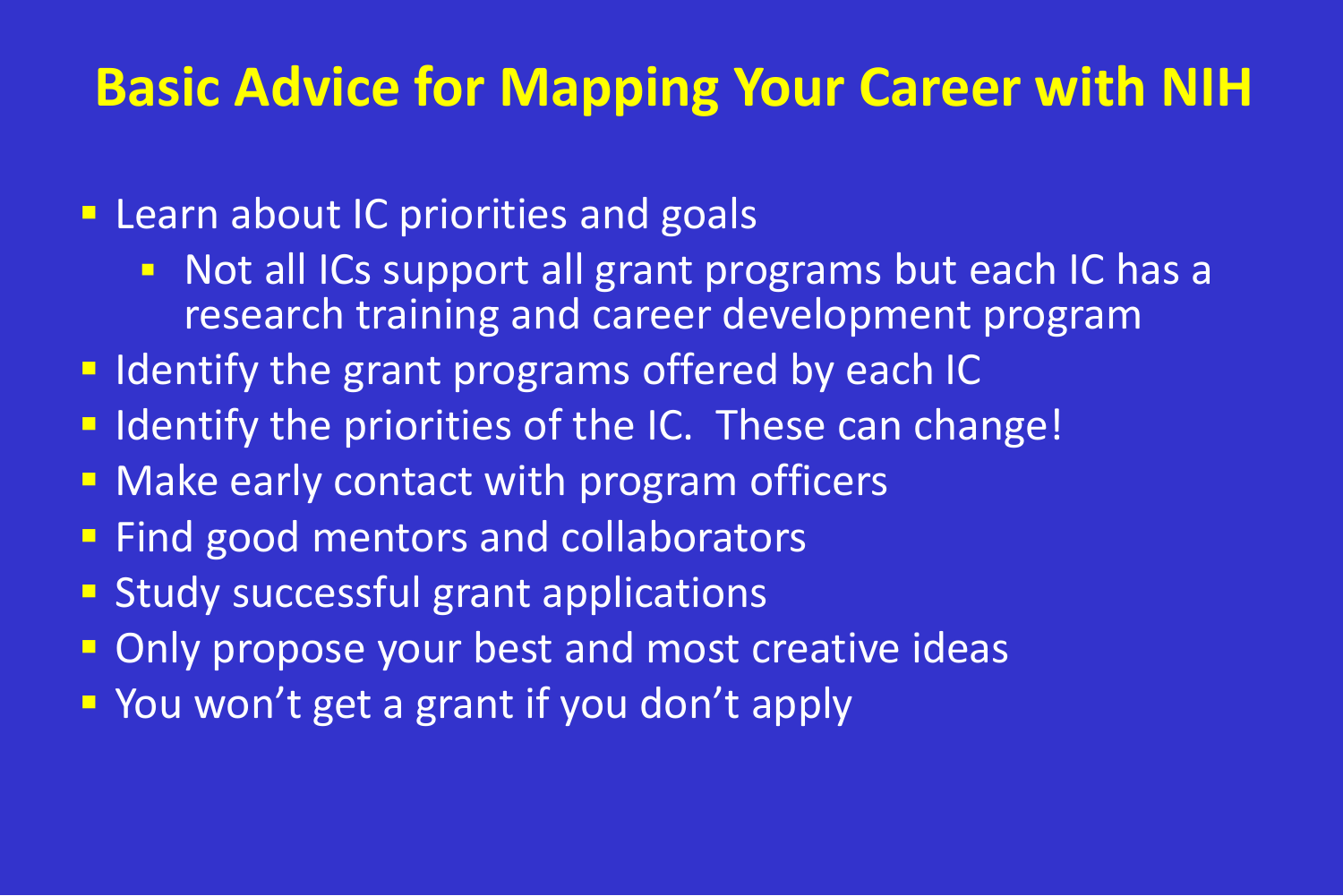#### **Purpose of Career Development Programs:**

*To provide protected time for individuals to further develop research skills and experience*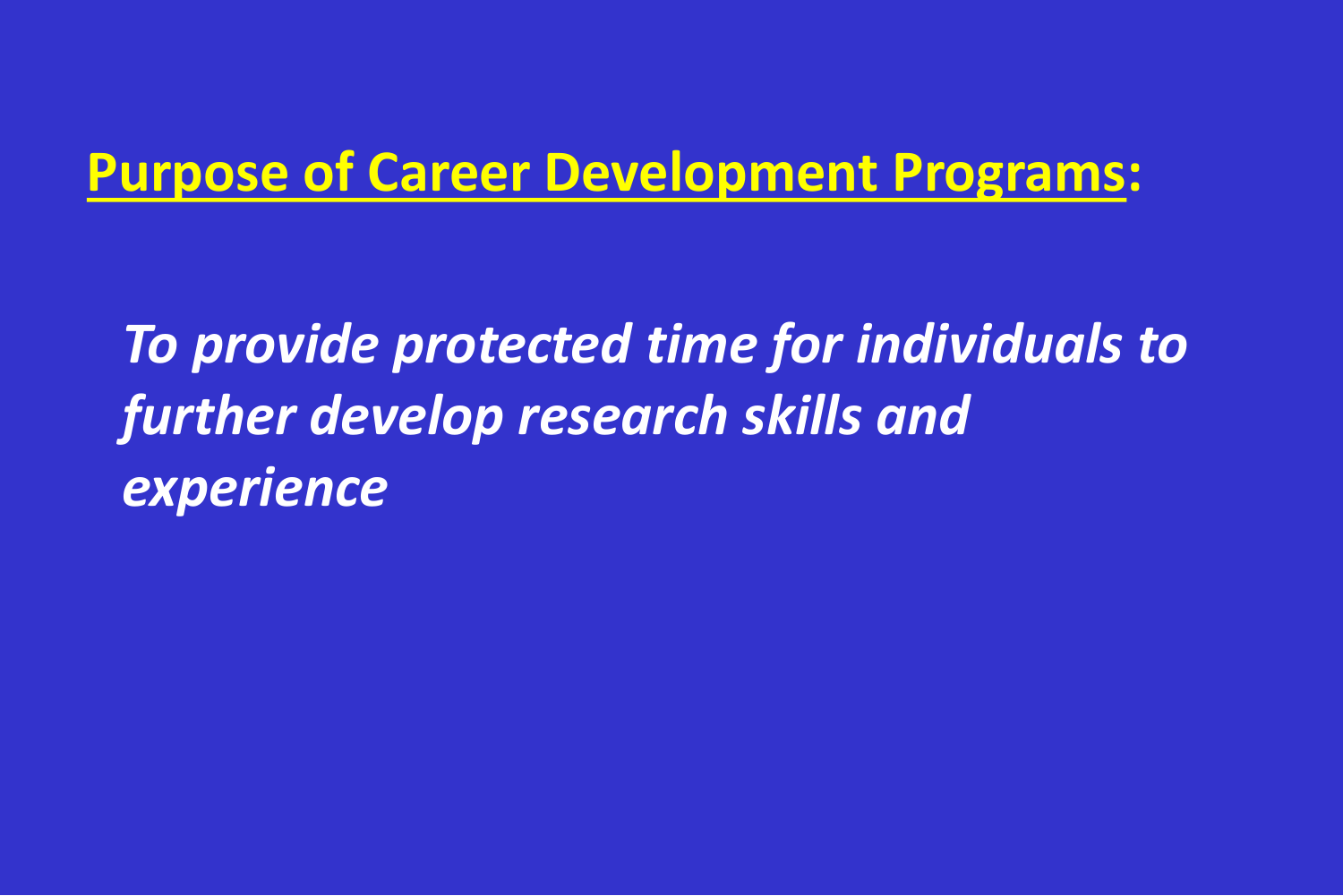#### General Tips on Mentored K Awards

- To help promising new investigators achieve research independence (i.e., to compete successfully for R01 funding).
- Preparing for the RO1 grant application you will submit at the end of the K award should be the organizing principle of the K grant application.

Think about your short-term goals and long-term goals.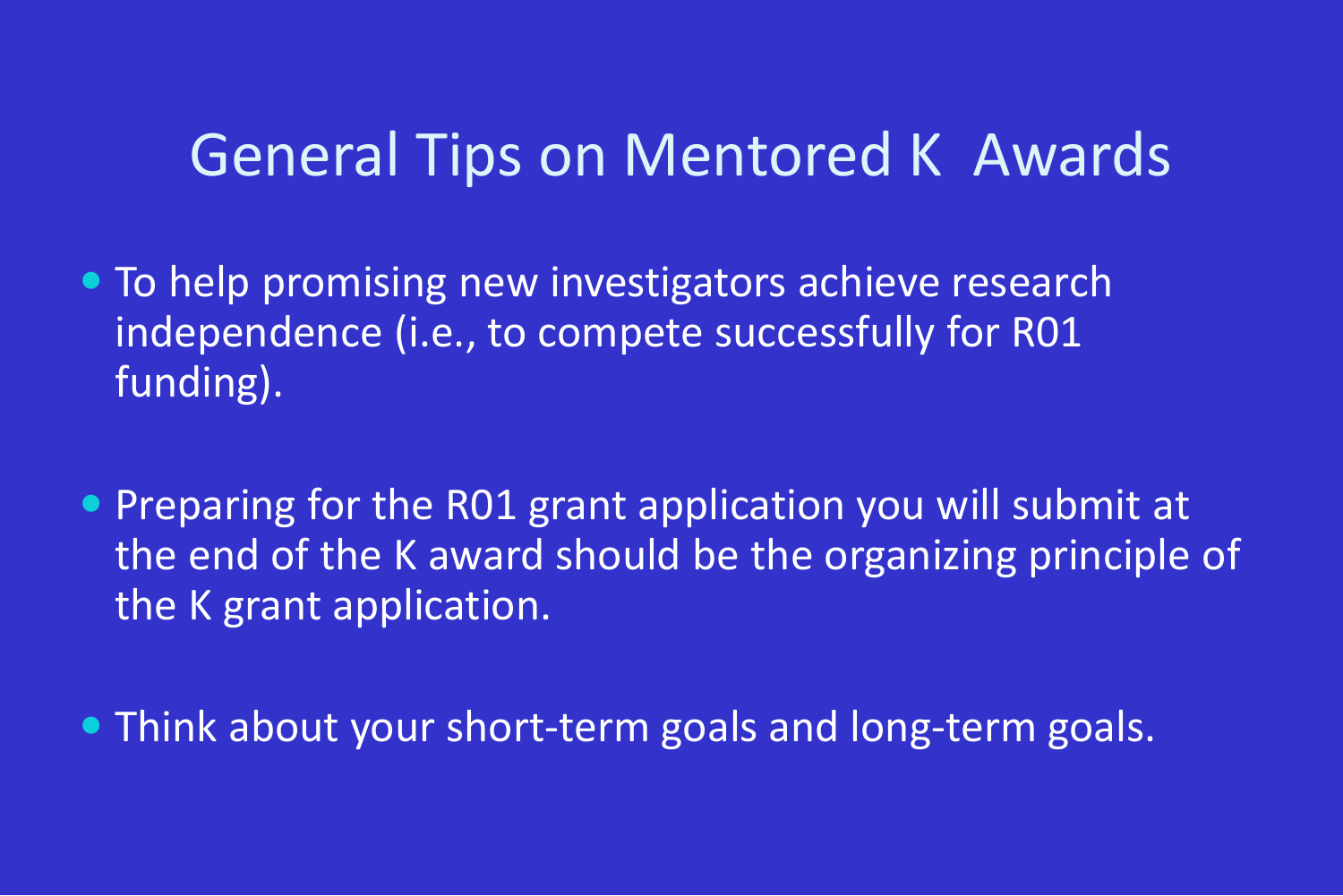- Develop a career development training plan that is uniquely suited to you.
- Given your previous training and research experience, and your short- and long-term career goals, propose a mix of didactic training and "hands- on" research experience that make perfect sense for you .
- Degree-granting programs are appropriate for candidates with little or no previous formal training in research, but even these programs should be customized whenever possible.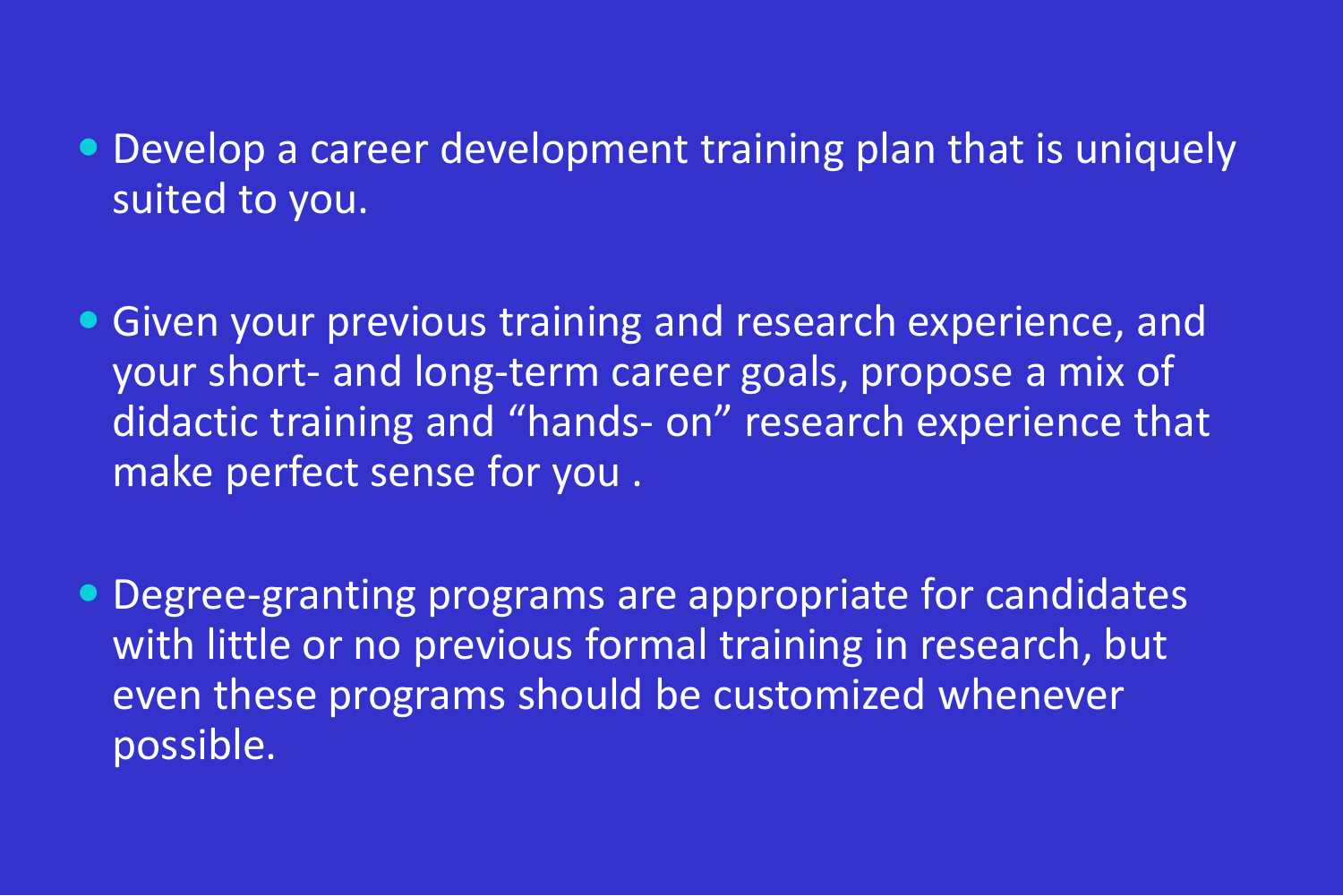#### Mentored K Awards: Review

- Overall Impact Score
- Scored Review Criteria
	- Candidate
	- Career Development Plan
	- Research Plan
	- Mentor(s), Consultant(s), and Collaborator(s)
	- Environment and Institutional Commitment to the Candidate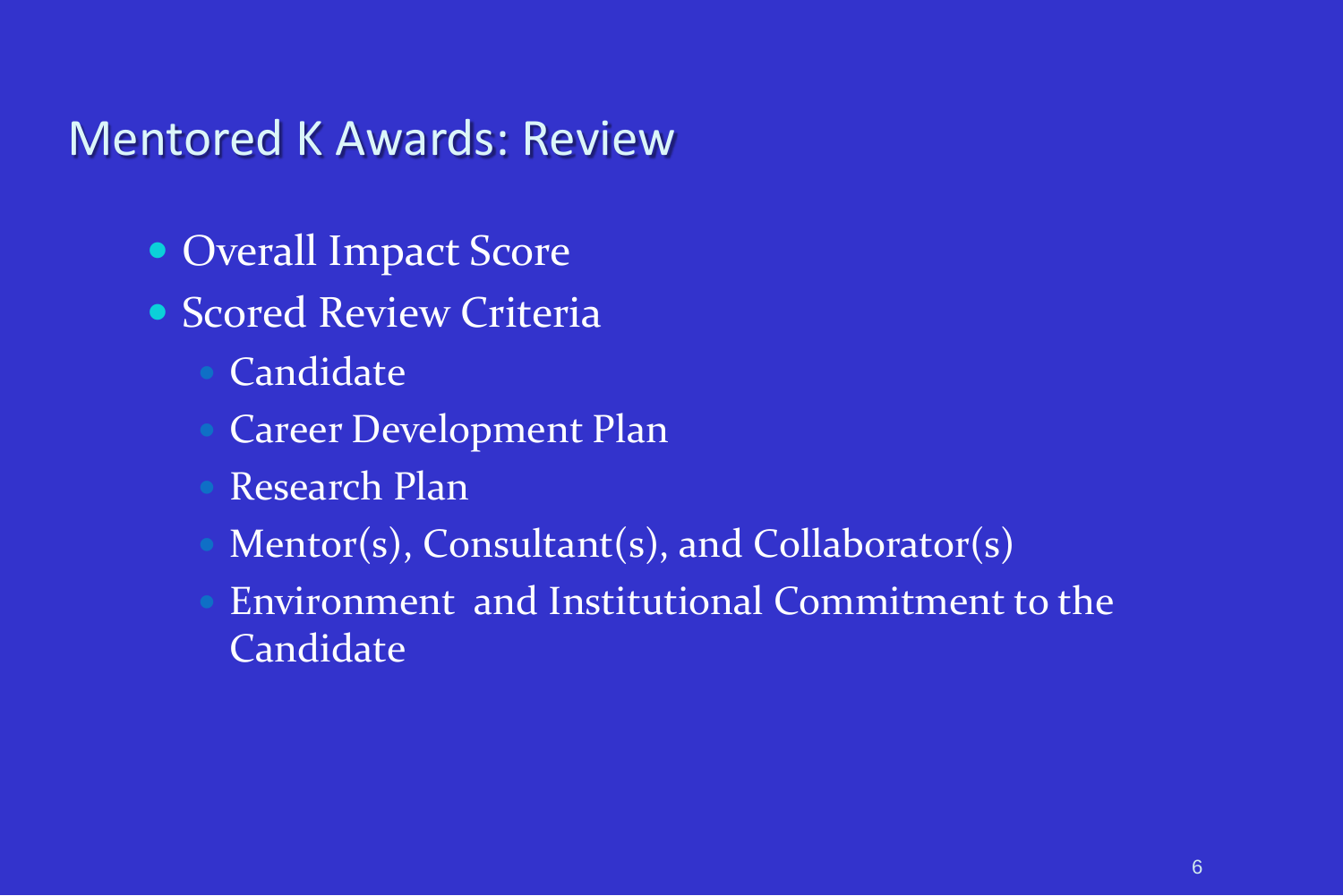#### Mentored K Awards: Review (cont)

- Additional Review Criteria
	- Protection for Human Subjects
	- Inclusion of Women, Minorities, and Children
	- Vertebrate Animals
	- Biohazards
	- Resubmission, Renewal, Revision factors
- Additional Review Considerations
	- Training in the Responsible Conduct of Research
	- Select Agents Research
	- Resource Sharing Plans
	- Budget & Period of Support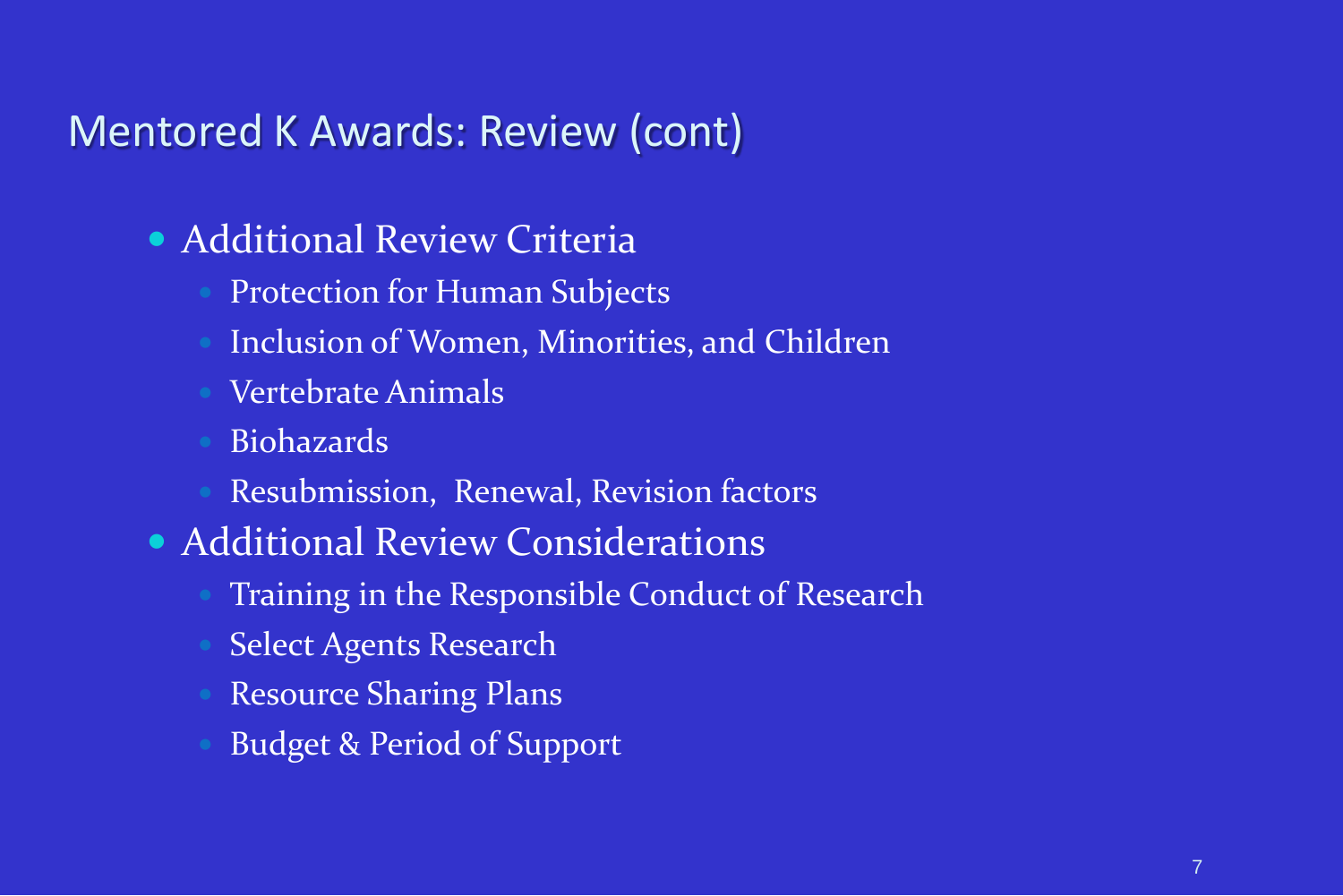### The Candidate

- Candidate's background
- Career goals and objectives
- Career development activities during award period
- Suggested length: 2-3 pages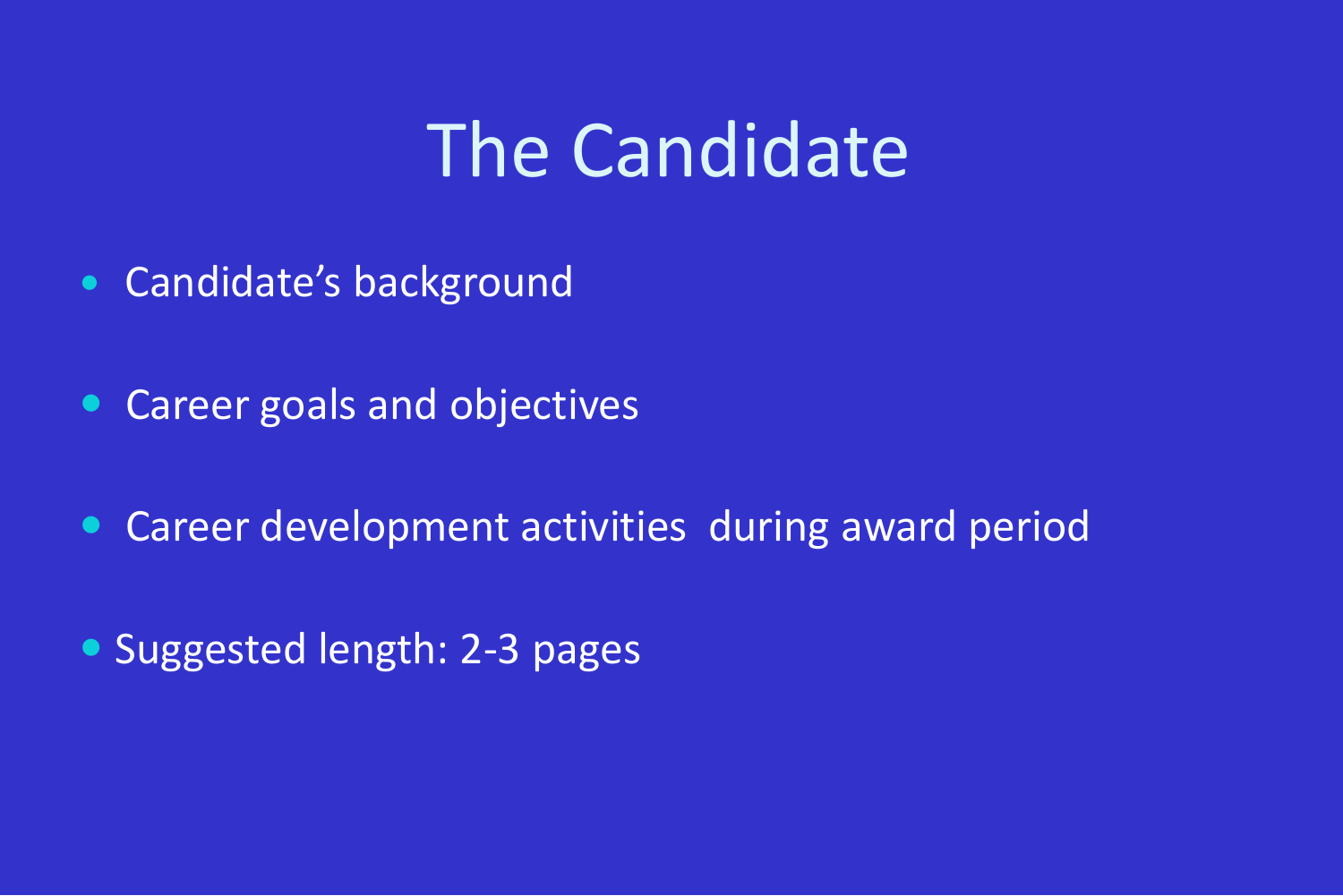## The Candidate: Review Criteria

- Quality of the candidate's academic and clinical record
- Potential to develop as an outstanding independent researcher
- Commitment to a career in scientific research
- Likelihood that the career development plan will contribute substantially to the scientific development of the candidate.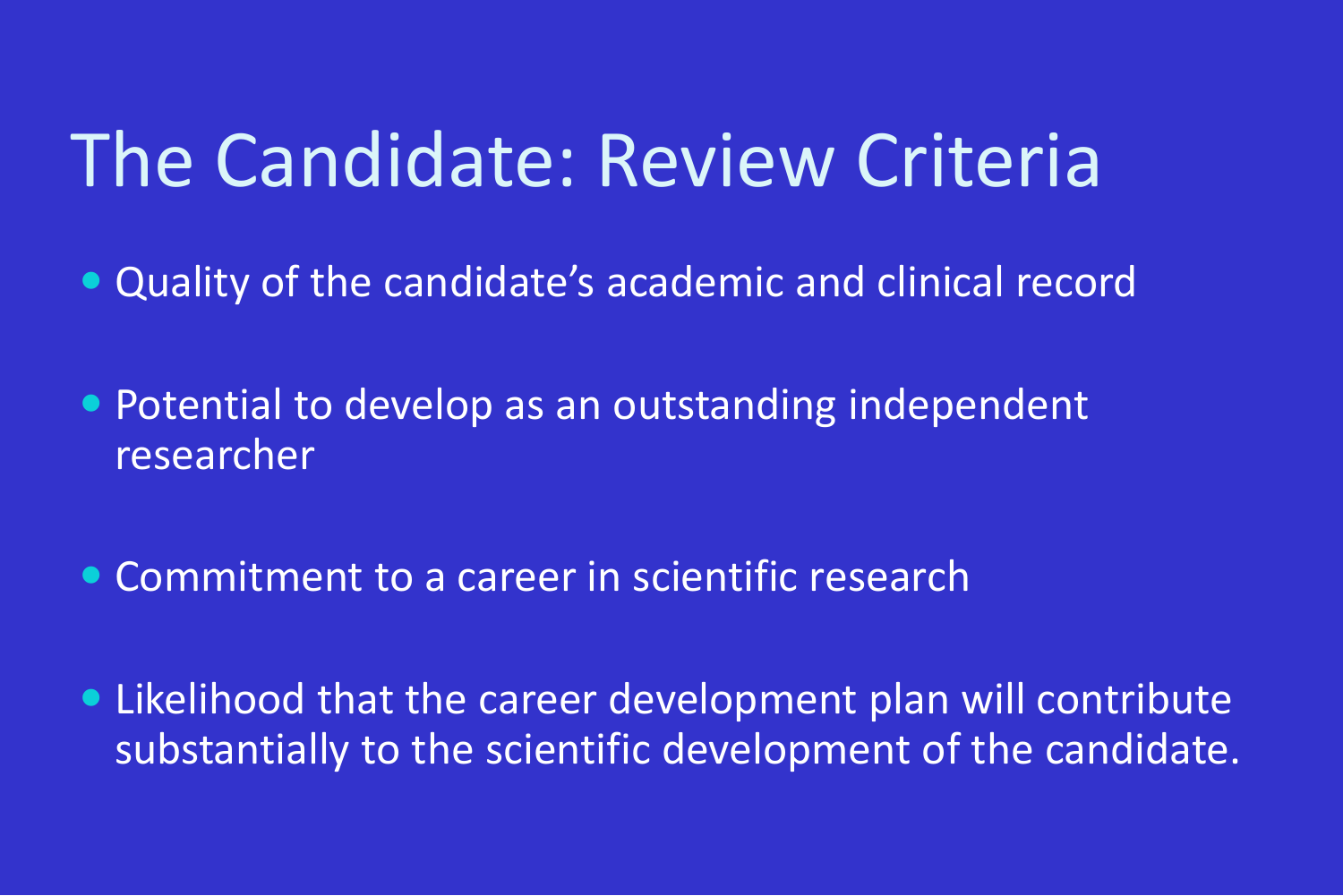## Candidate's Background

- Suggested length: About 1 page.
- Using your NIH biosketch as your guide, provide a personal narrative of your professional career.
- Explain why you made key career choices (e.g., to pursue specific kinds of training opportunities or research projects).
- OK to use 1st person ("I")
- Make this a narrative, not a strict chronological statement.
- Doing this well may be the most difficult task in writing a K proposal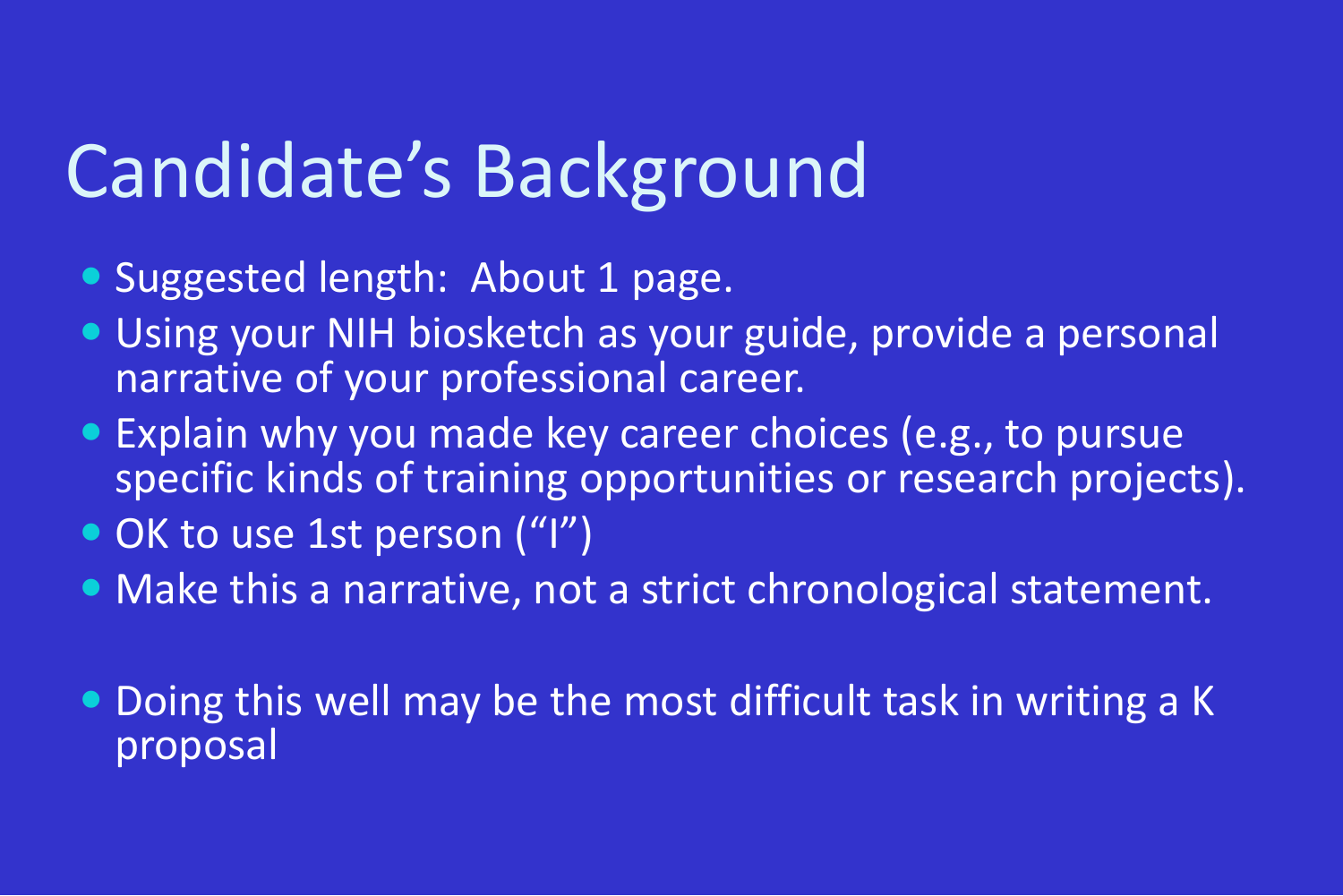# Candidate's Background

- Give examples of the opportunities you've had to engage in research (basic or clinical) as evidence of your long-standing commitment to research.
- Highlight early evidence of productivity (e.g., pursuing a specific question, analyzing data, presenting or publishing your results).
- **Describe any formal research training**
- This must be compelling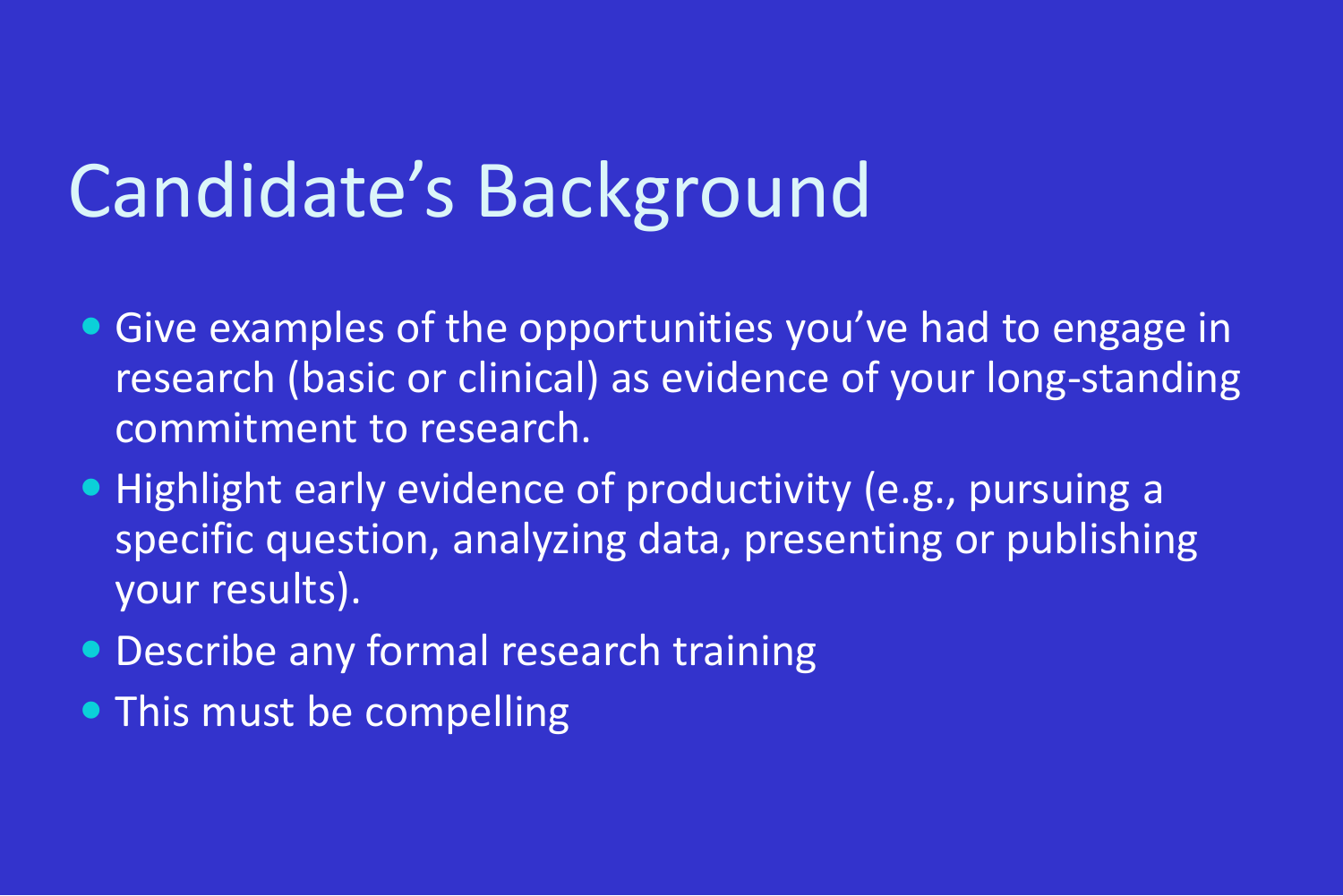## Candidate's Background

- *Tip***:** Begin this section with a summary statement regarding your long-term research career goals.
- *Example***:** " My goal is to become an independent clinical investigator and leader in the study of ….. To continue my progress towards this goal, I am proposing an observational prospective study addressing specific hypothesis surrounding the role of gastroesophageal reflux in…..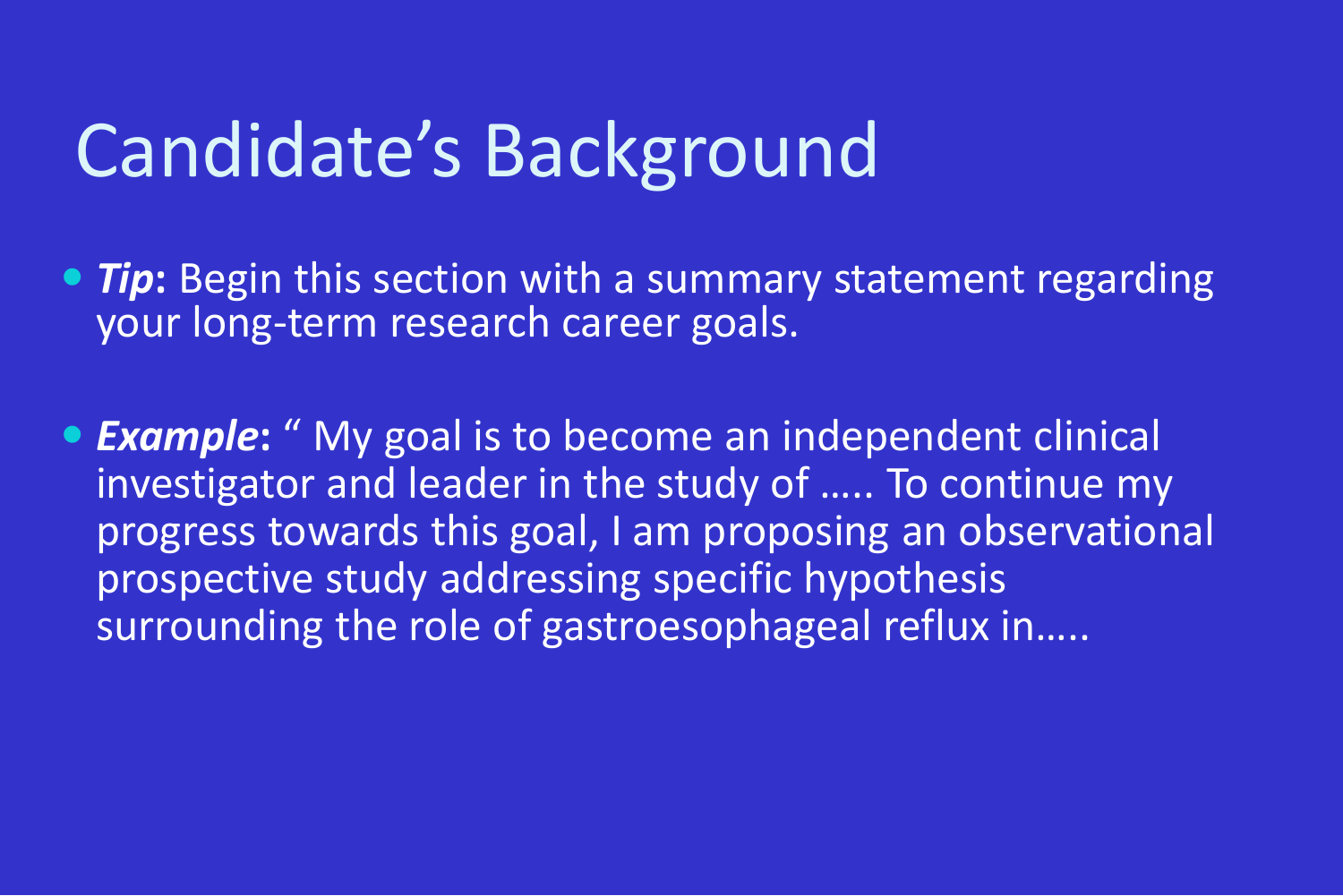## Career Goals and Objectives

- Suggested length: at least 2 paragraphs
- The research plan you propose should include some specific "challenges," for which you need additional training and/or experience to accomplish successfully.
- These "deficits" in your training/experience then become the focus of your career development training plan.
- Describe the specific areas where you have deficiencies as related to your research (e.g., primary data collection, biostatistics, qualitative research methods).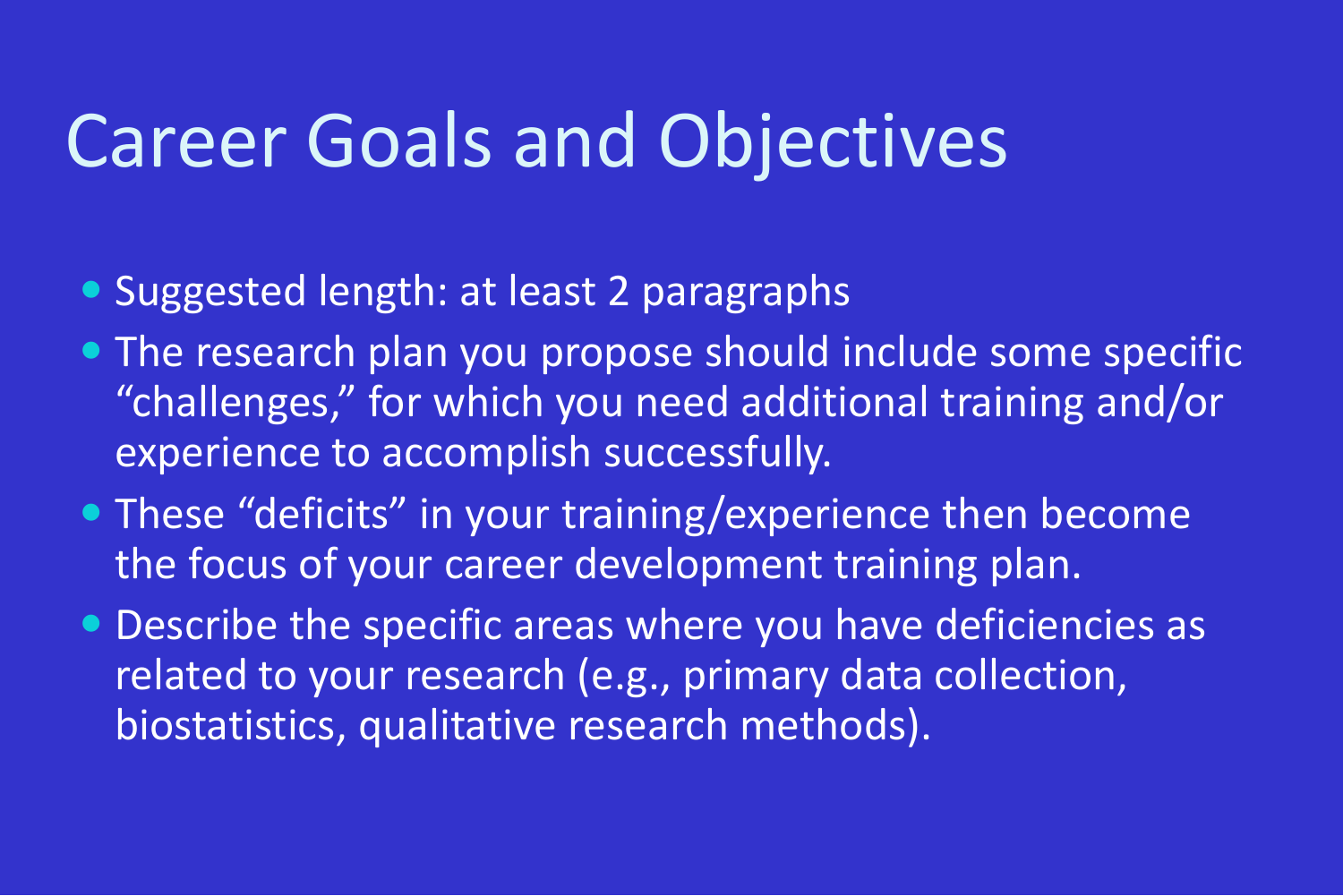### Career Development Plan

- Suggested length: 1 2 pages.
- List the specific training areas you will pursue to acquire the new set of skills you need.
- Explain why gaining additional training and mentored research experience in these areas will be critical to achieving your short-term and long-term career development goals.
- Describe in detail how you will gain this training, such as through specific courses, individualized tutorials, or practical experience gained in someone's research lab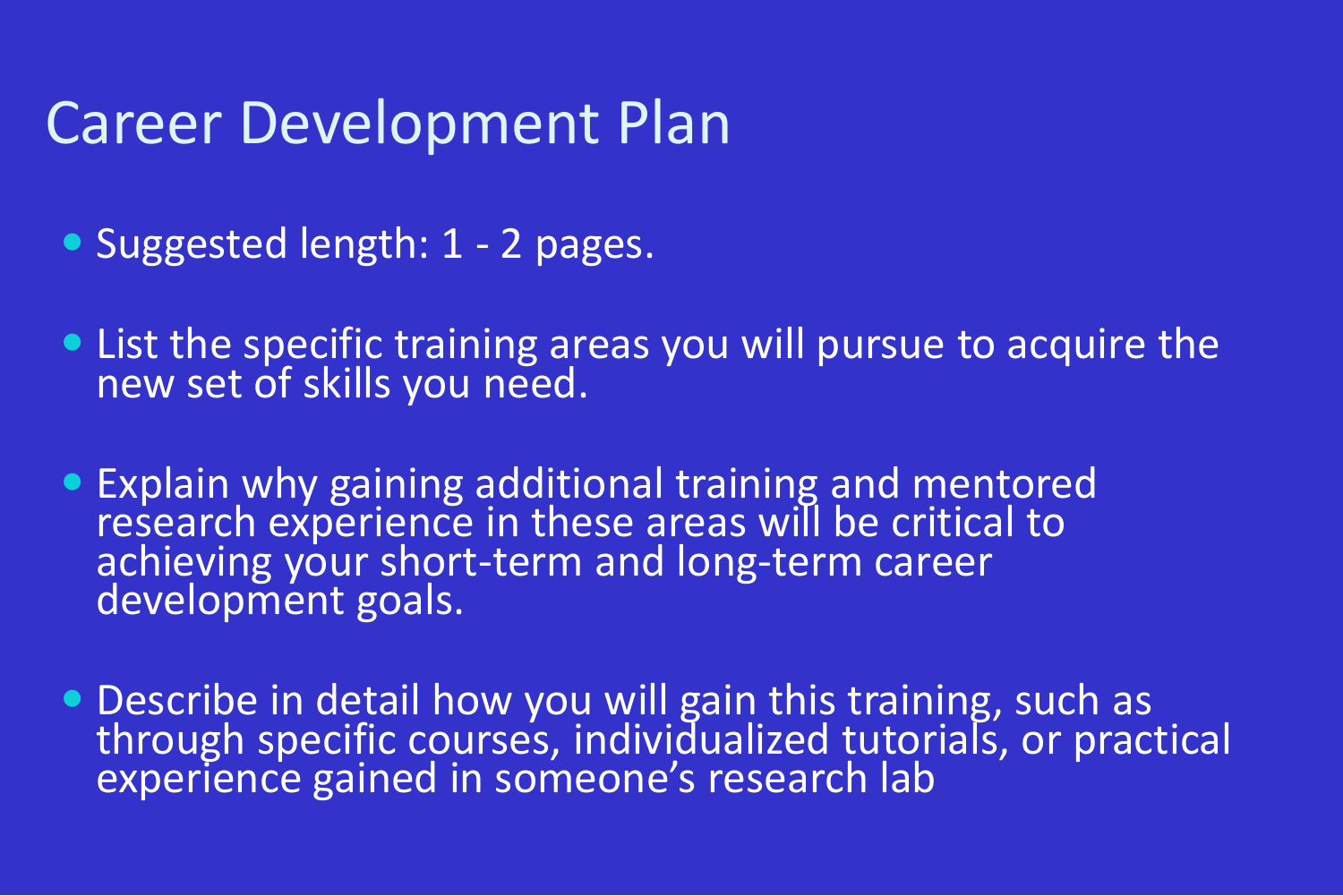# Review of training plan

- Appropriateness of the content, the phasing, and the proposed duration of the career development plan for achieving scientific independence
- Consistency of the career development plan with the candidate's career goals
- Likelihood that the plan will contribute substantially to the achievement of scientific independence
- Timeline When are you planning to submit manuscripts? How about the next phase of funding?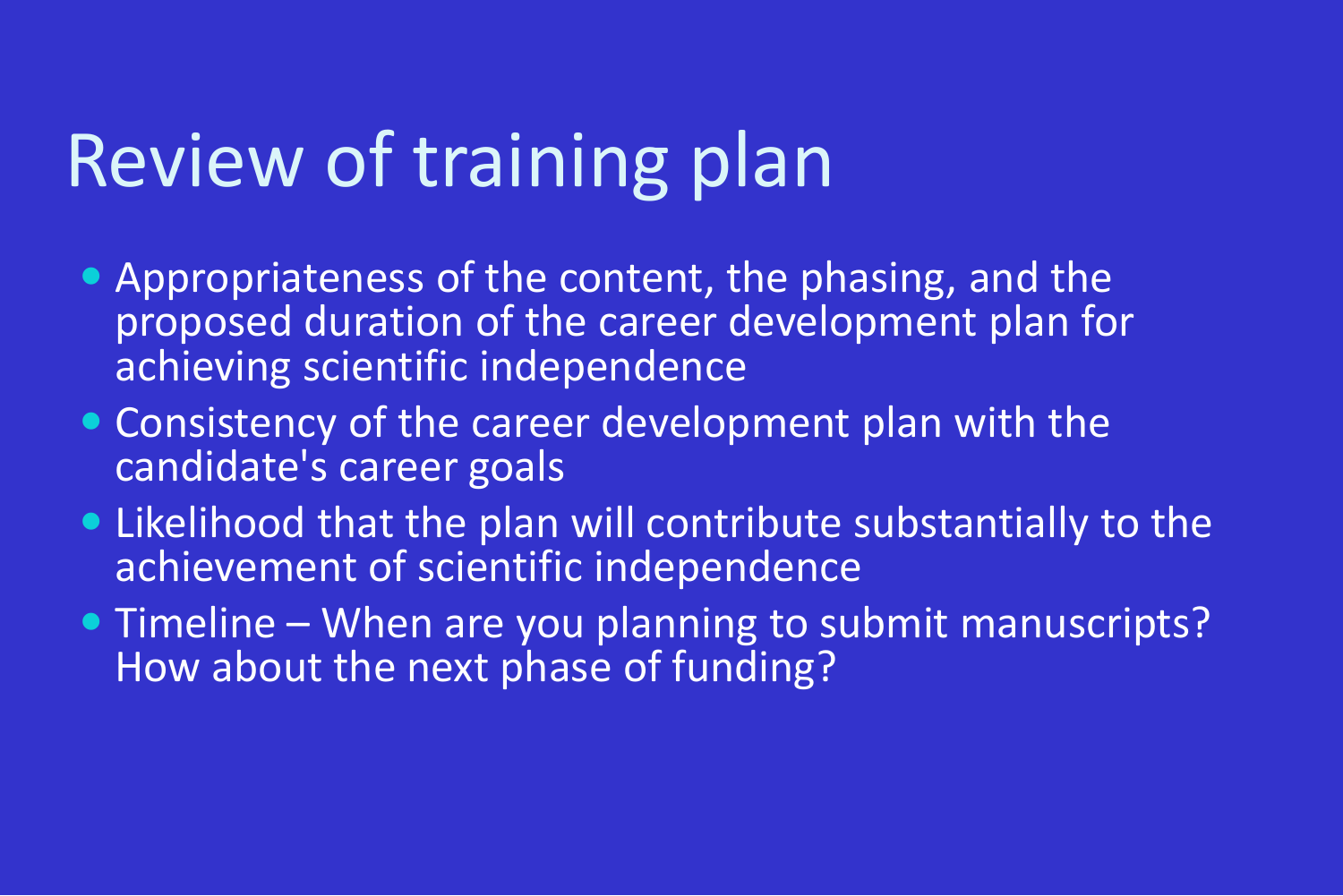# Formal Coursework

- **If you will need to perform new tasks or require skills that** can be taught in a course
- **If have limited or no formal postgraduate education in** research methods used in the conduct of the award
- List the courses, method of teaching, when you will enroll. Describe the course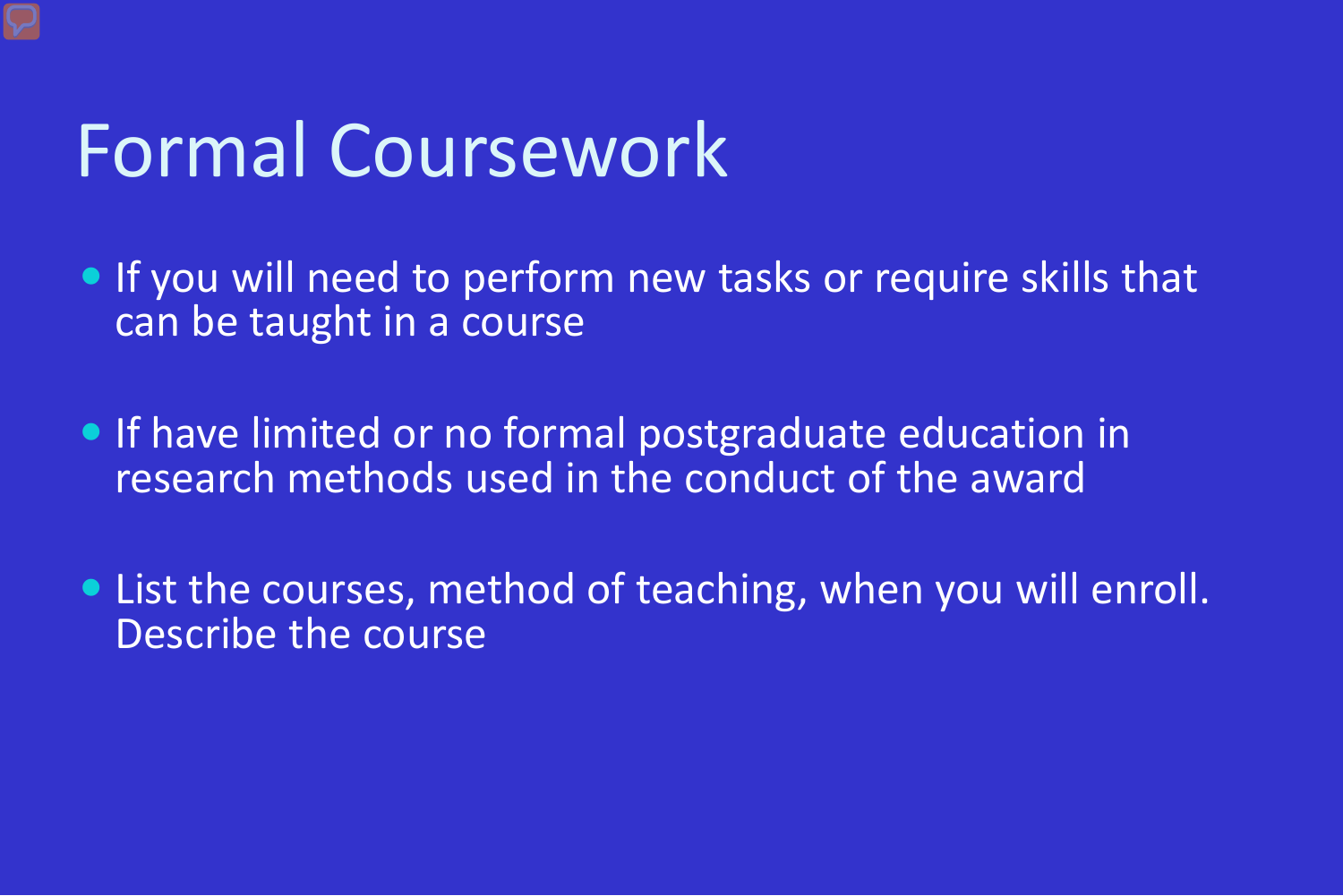# Immersion Training Examples

- Laboratory techniques/methods Working in a collaborator's lab
	- $\triangleright$  If you do this, be specific about when you will pursue this, how long

• Other courses, workshops • Again, be specific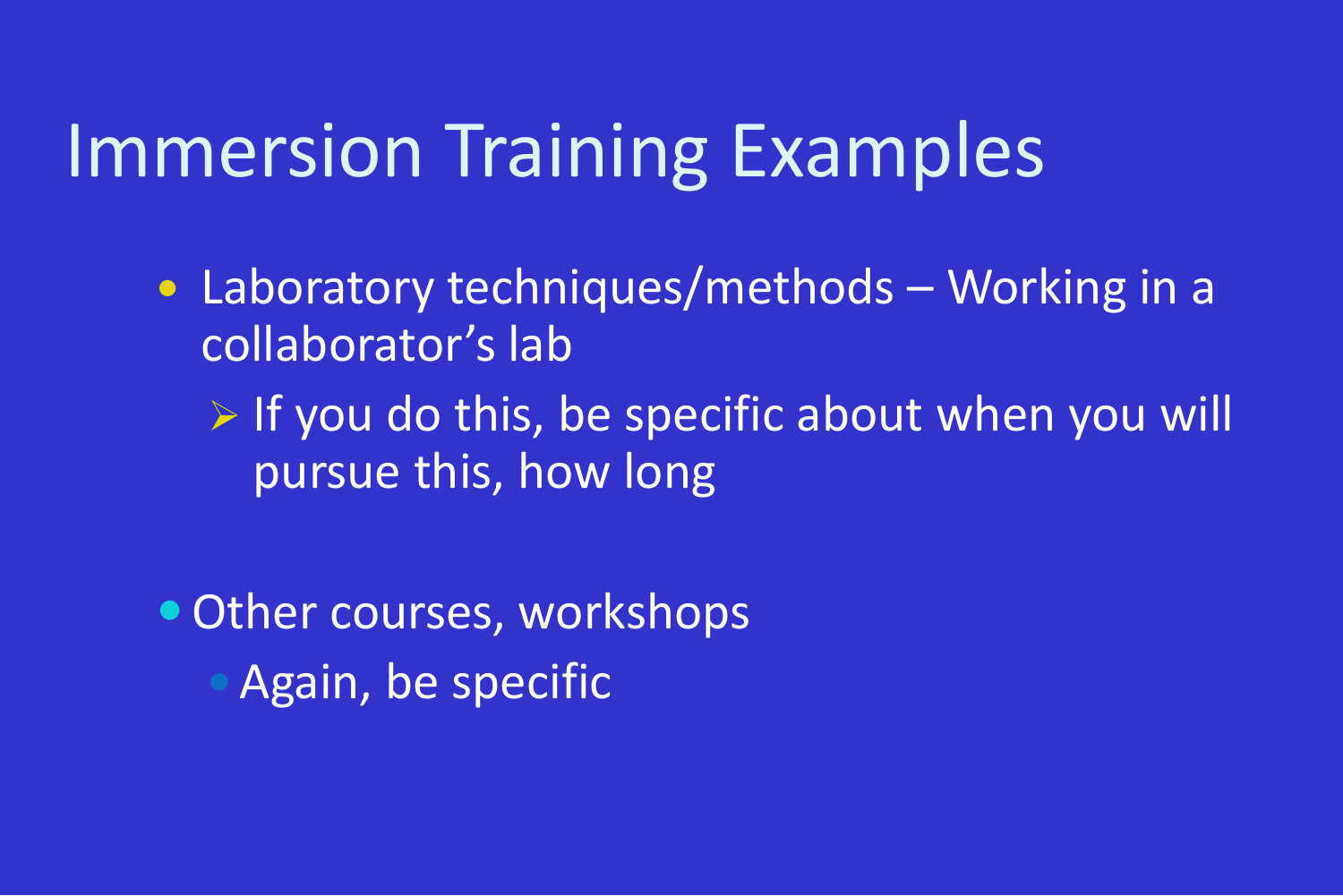## Review of Research Plan

- Scientific and technical merit of the research question, design and methodology
- Relevance of the proposed research to the candidate's career objectives
- Appropriateness of the research plan to the stage of research development and as a vehicle for developing the research skills described in the career development plan
- Innovation! Does this create a niche for applicant?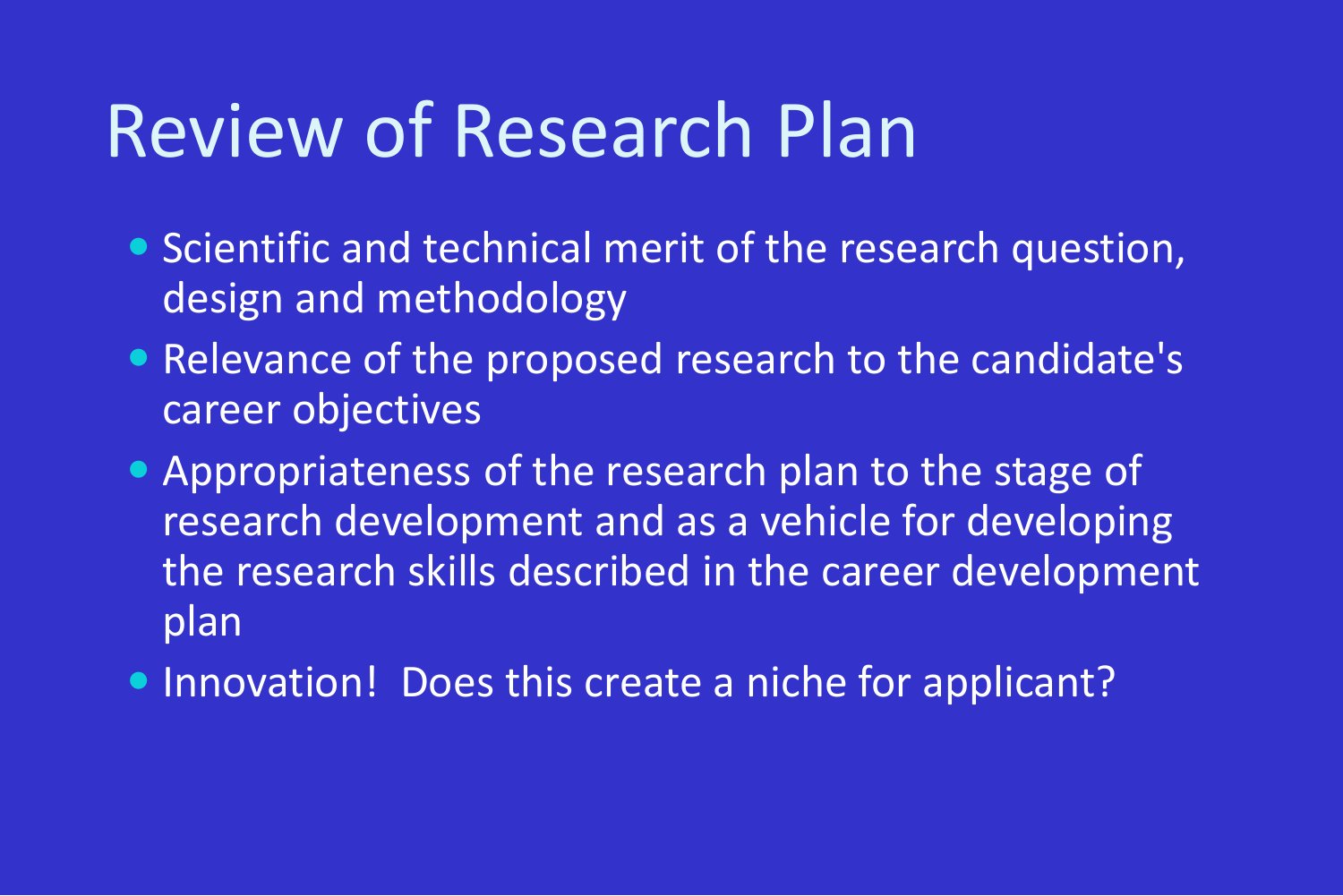### **Statements by Mentors, Co-Mentors, and Collaborators**

- Assemble a complementary team
- Choose a primary mentor who is a senior investigator with a track-record of NIH funding; your primary mentor should be at **OHSU**
- Include co-mentors who will complement the primary mentor's strengths
- Can you have mentors outside of OHSU? Yes. Discuss how you will keep in contact.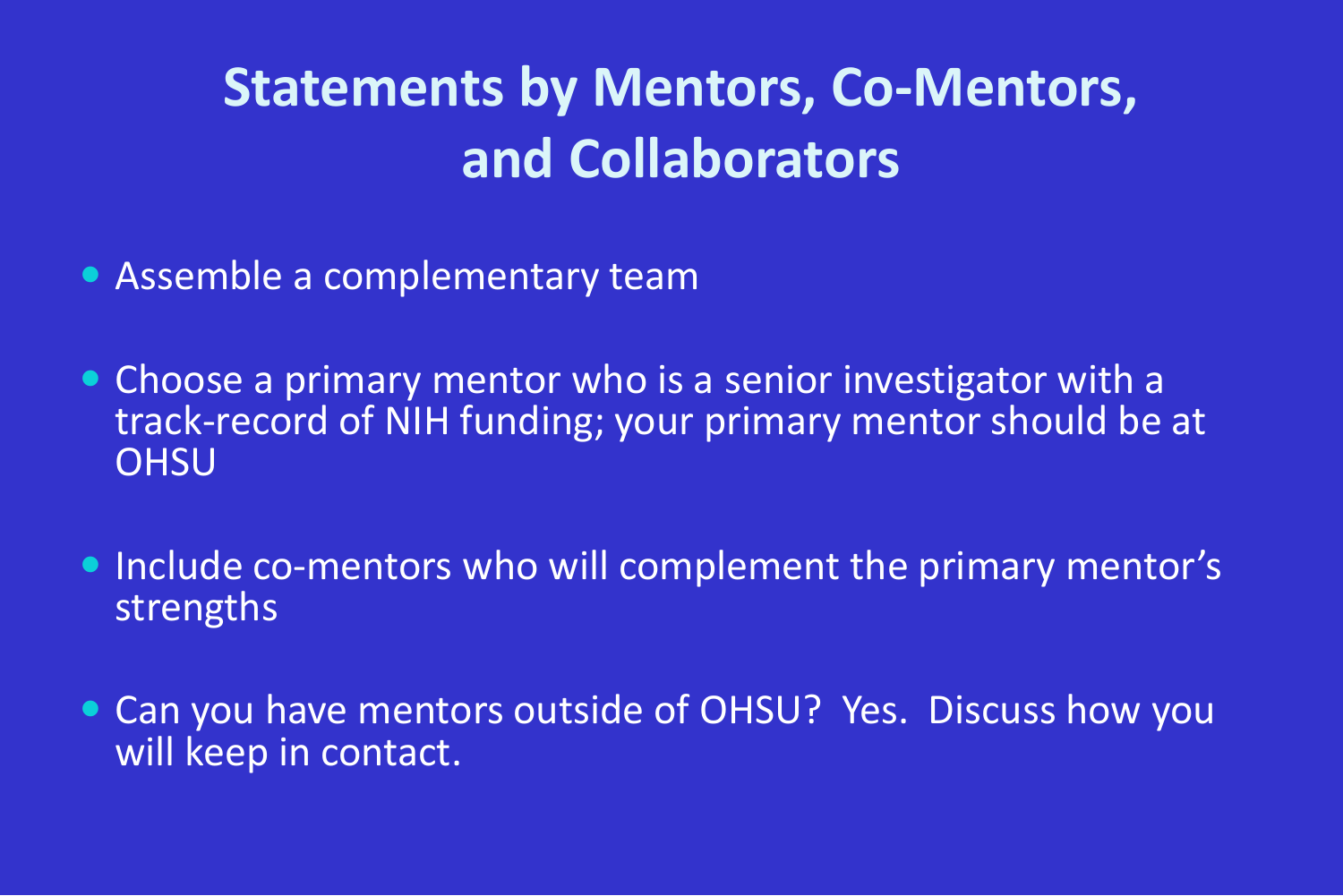#### **Mentors, Co-Mentors, and Collaborators**

- Each member of your "team" must play a role in your training or research plan. Introduce each with a short paragraph.
- **Create a table of what each will provide.**
- Establish a mentoring committee of 3-4.
- **If you need to add additional members, call them scientific or technical** advisors/collaborators, who have a relatively narrow area of responsibility and focus.
- Include an evaluation component that describes how your mentors will assess your progress (e.g., quarterly meetings); include specific milestones during the K award.
- Include timeline, frequency of mentoring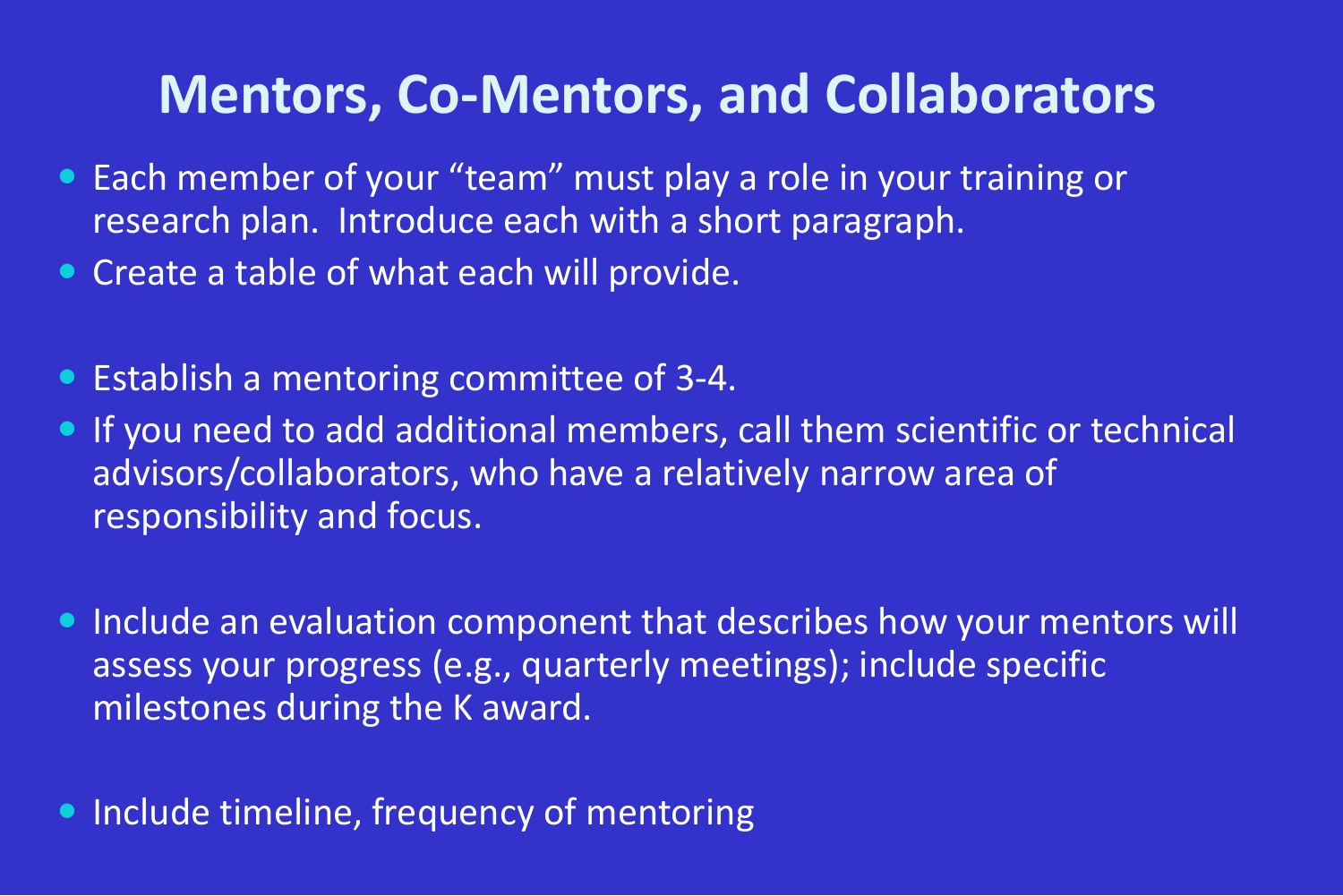### **Statements by Mentors, Co-Mentors, and Collaborators** (Cont'd)

- Evaluation criteria for primary mentor:
	- Appropriateness of mentor's research qualifications in the area of this application.
	- Quality and extent of mentor's role in providing guidance and advice to candidate.
	- Previous experience in fostering the development of more junior researchers.
	- History of productivity and support.
	- (Adequacy of support for the research project.)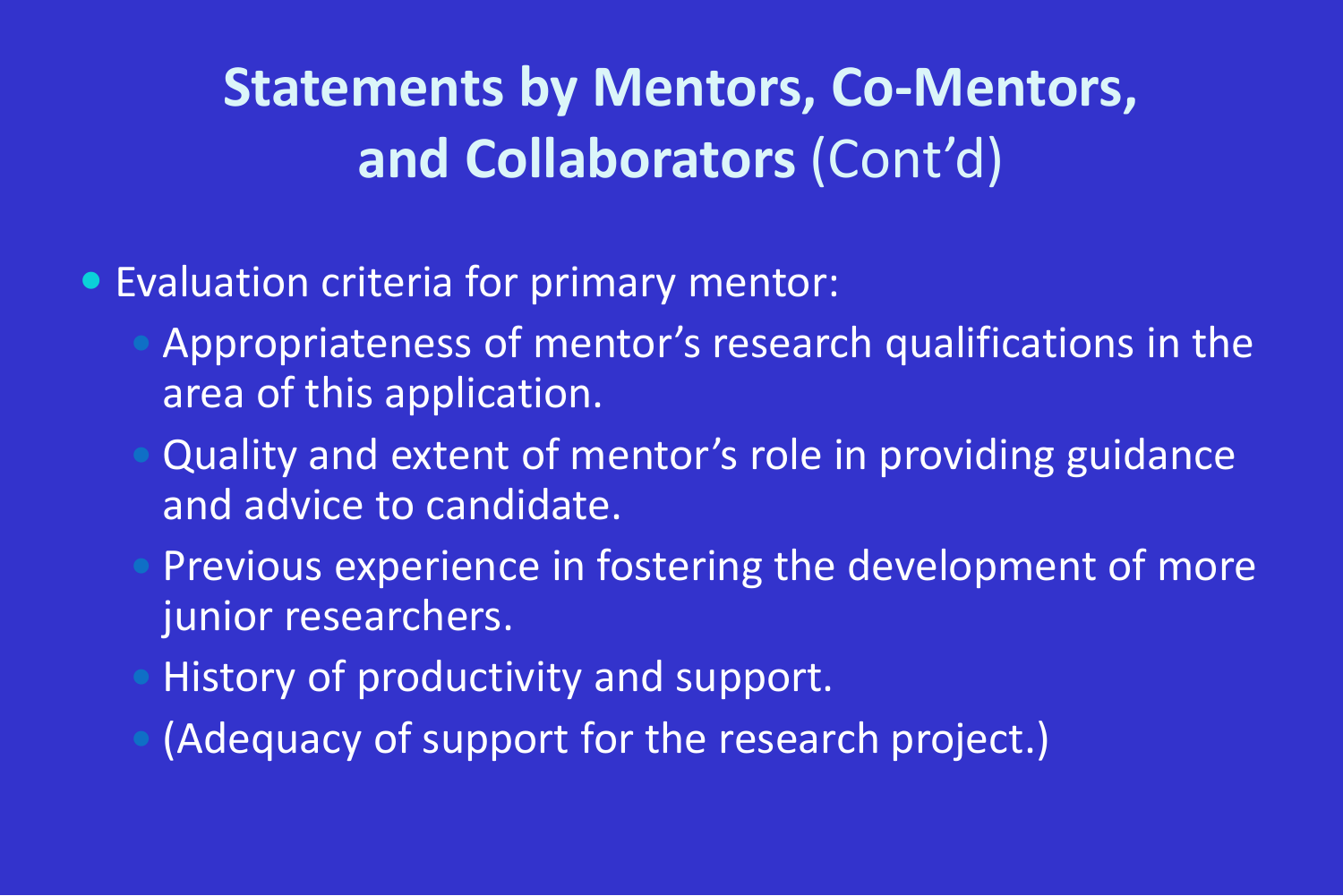### **Letters of Collaboration**

- The letter from the primary mentor is key. It should cover the following areas:
	- His or her qualifications in the research area proposed by the candidate.
	- Previous experience as a research supervisor.
	- The nature and extent of supervision that will occur during the award period.
	- What resources, if any, they will make available to you in support of your training and/or research.
	- This MUST agree with what you say in the body of the grant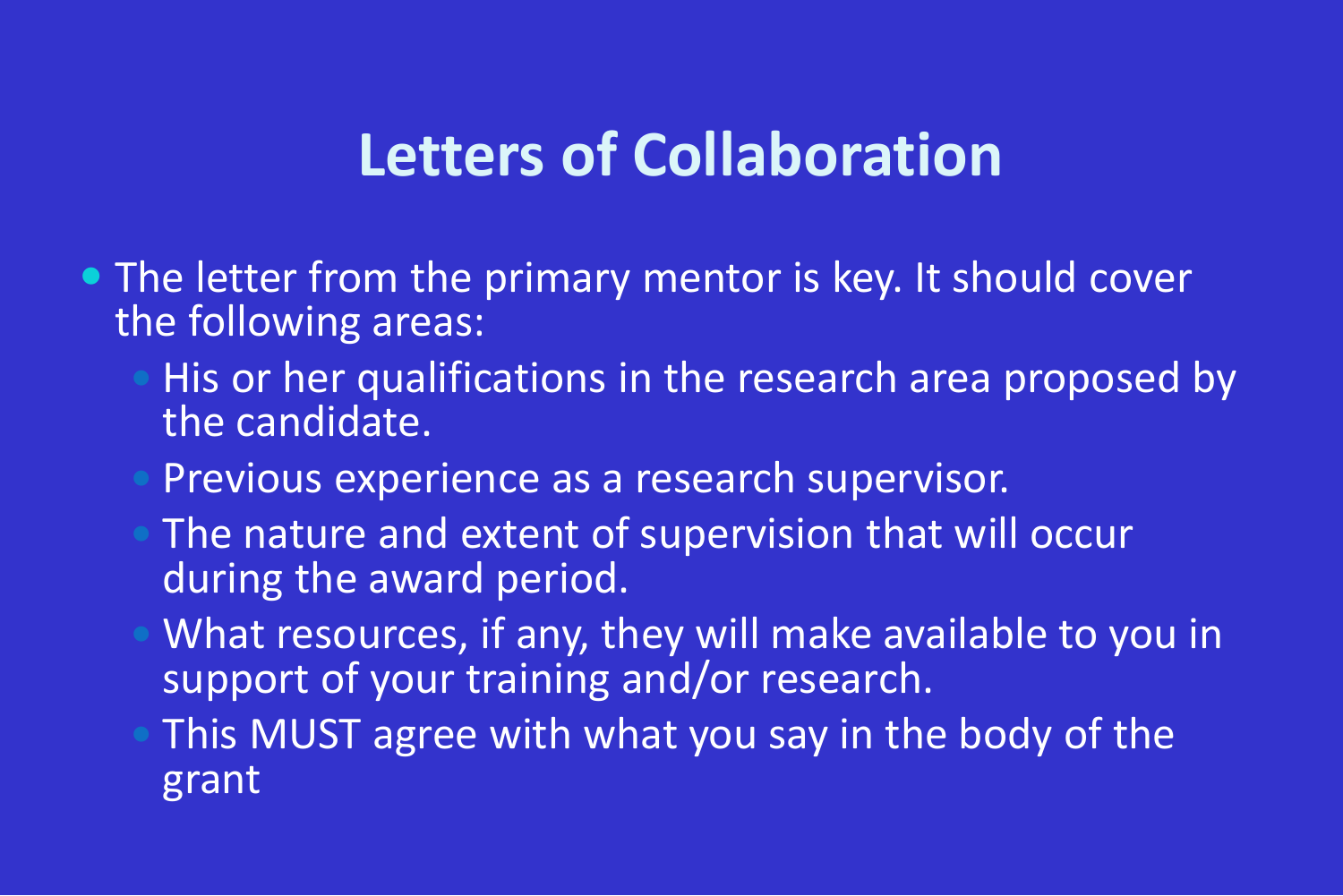### **Primary mentor's letter**

- The primary mentor's letter can also "re-frame" any potential weaknesses in the application.
	- Examples:
		- Productivity of candidate (e.g., few publications).
		- Feasibility of conducting research plan with resources of K award.
		- Limited mentoring experience of primary mentor.
		- Limited resources of primary mentor (e.g., no current R01 funding.
		- Co-mentor(s) not at OHSU.
		- Scientific overlap with primary mentor.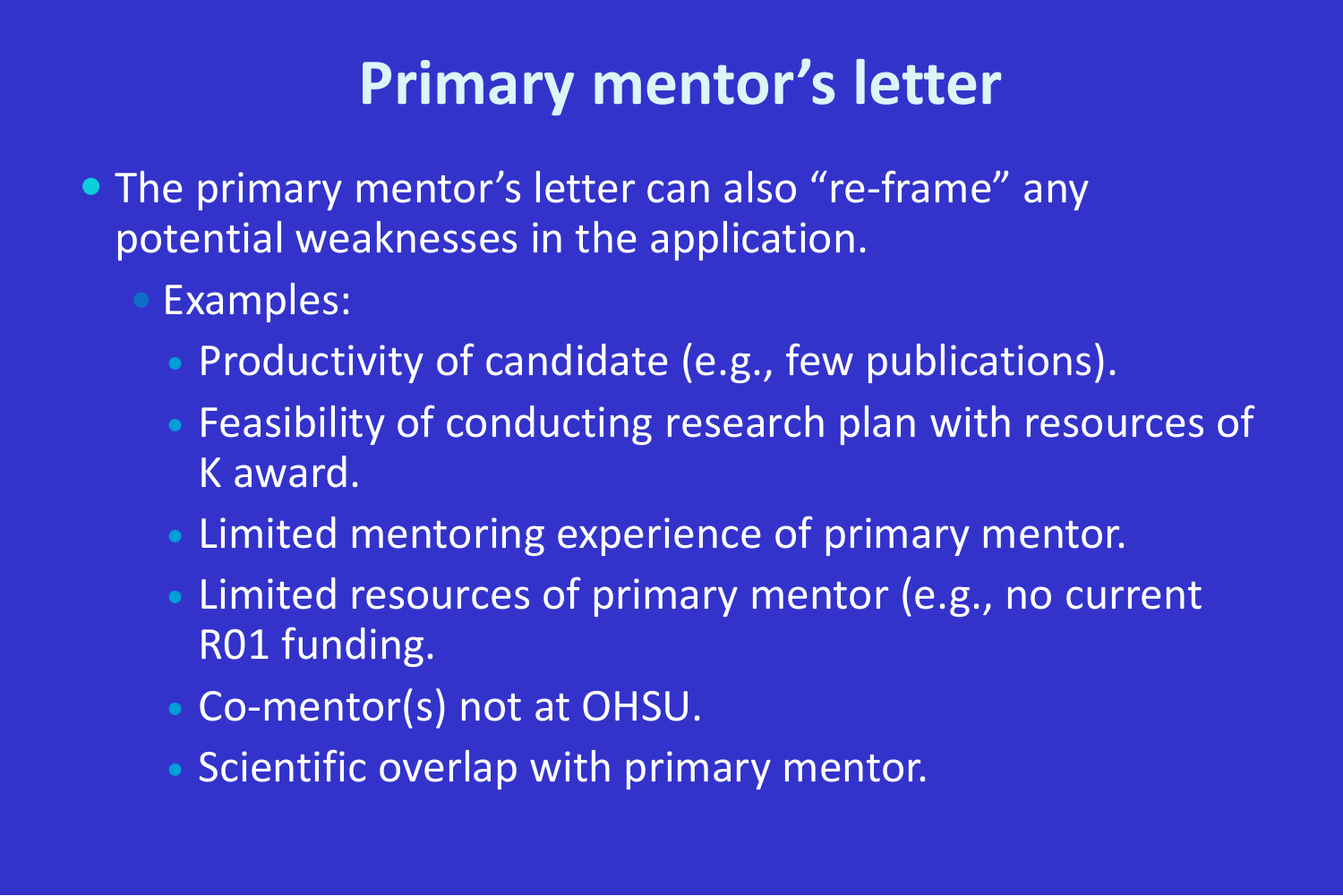### **Letters of Collaboration**

- Letters from co-mentors, scientific advisors, and others can be much shorter.
- Be sure to include description of the role of the comentor/scientific advisor.
- Make sure that letters are consistent with text in grant application (re: frequency of meetings, etc.).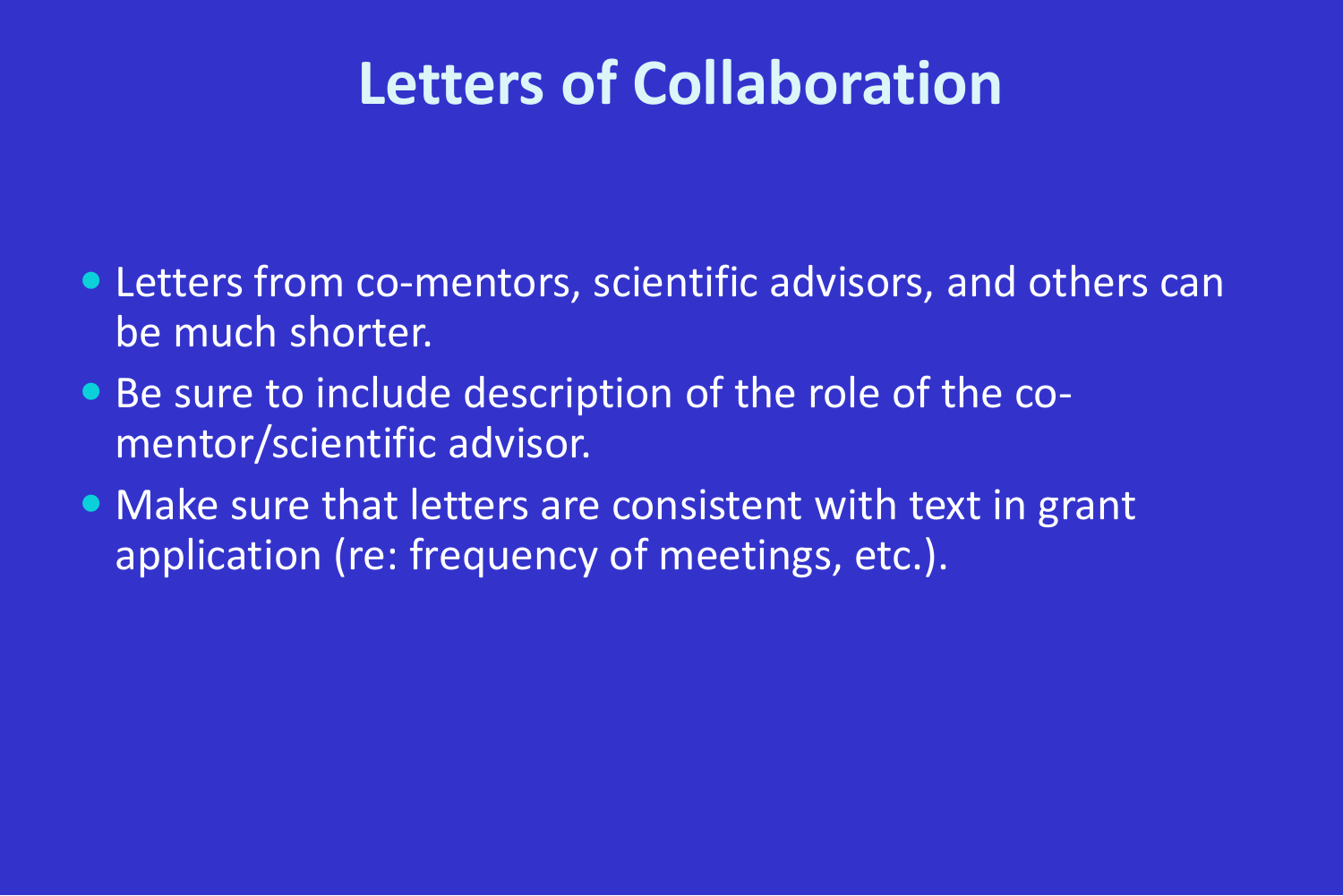#### **Description of Institutional Environment**

- Evaluation criteria:
- Adequacy of research facilities and the availability of appropriate educational opportunities.
- Quality and relevance of the environment for scientific and professional development of the candidate.
- Describe the research facilities and educational opportunities of the sponsoring institution (OHSU) that are related to the candidate's career development training and research plans.
- Include relevance of each component to your career development plan.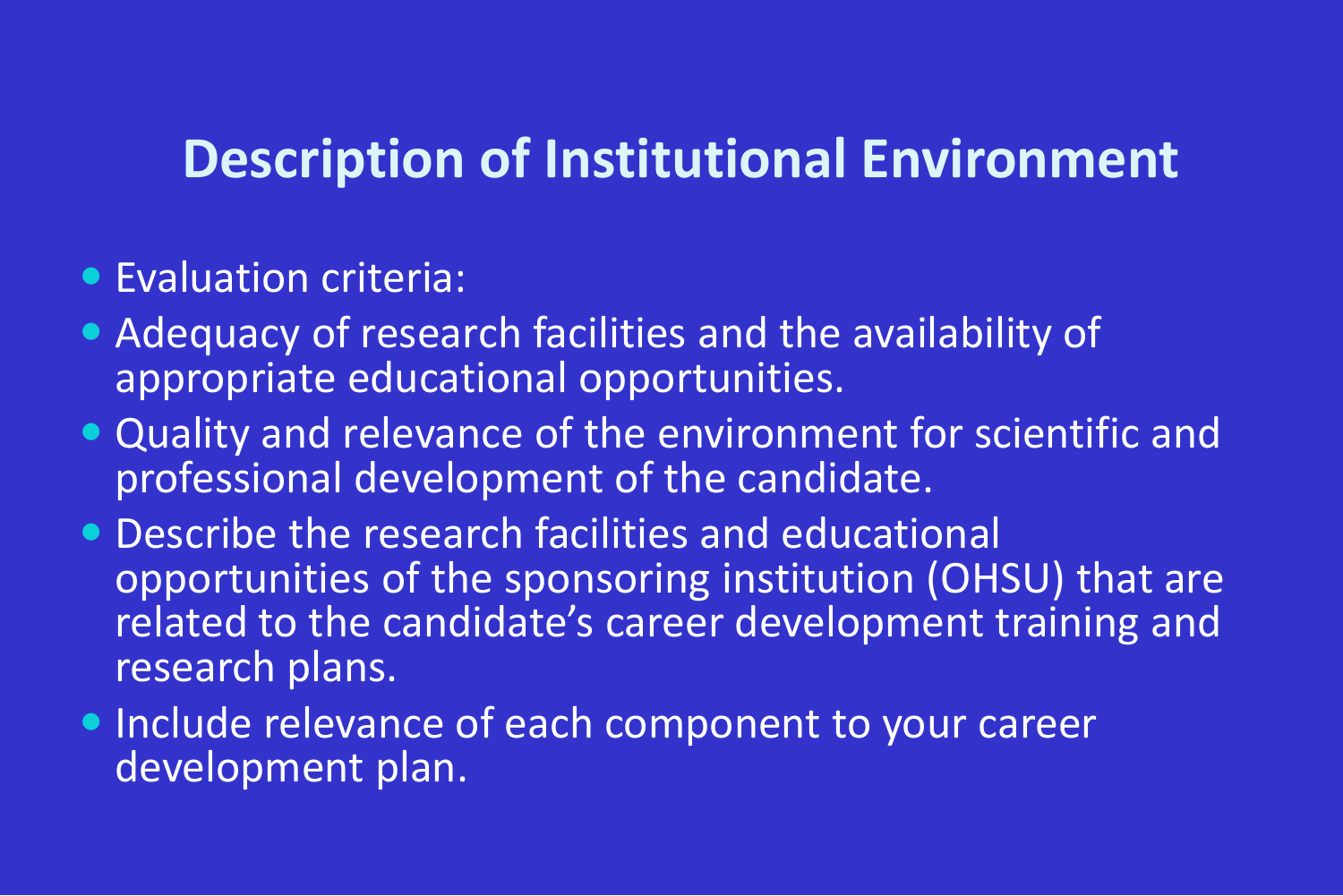#### **Institutional Commitment to Candidate's Research Career Development**

- Applicant institution's commitment to the scientific development of the candidate and assurances that the institution intends the candidate to be "an integral part of its research program."
- Applicant institution's commitment to protect at least 75% of the candidate's effort for proposed career development activities.
- Do NOT include a comment that "If funded, then the applicant will be appointed to faculty...." No contingencies.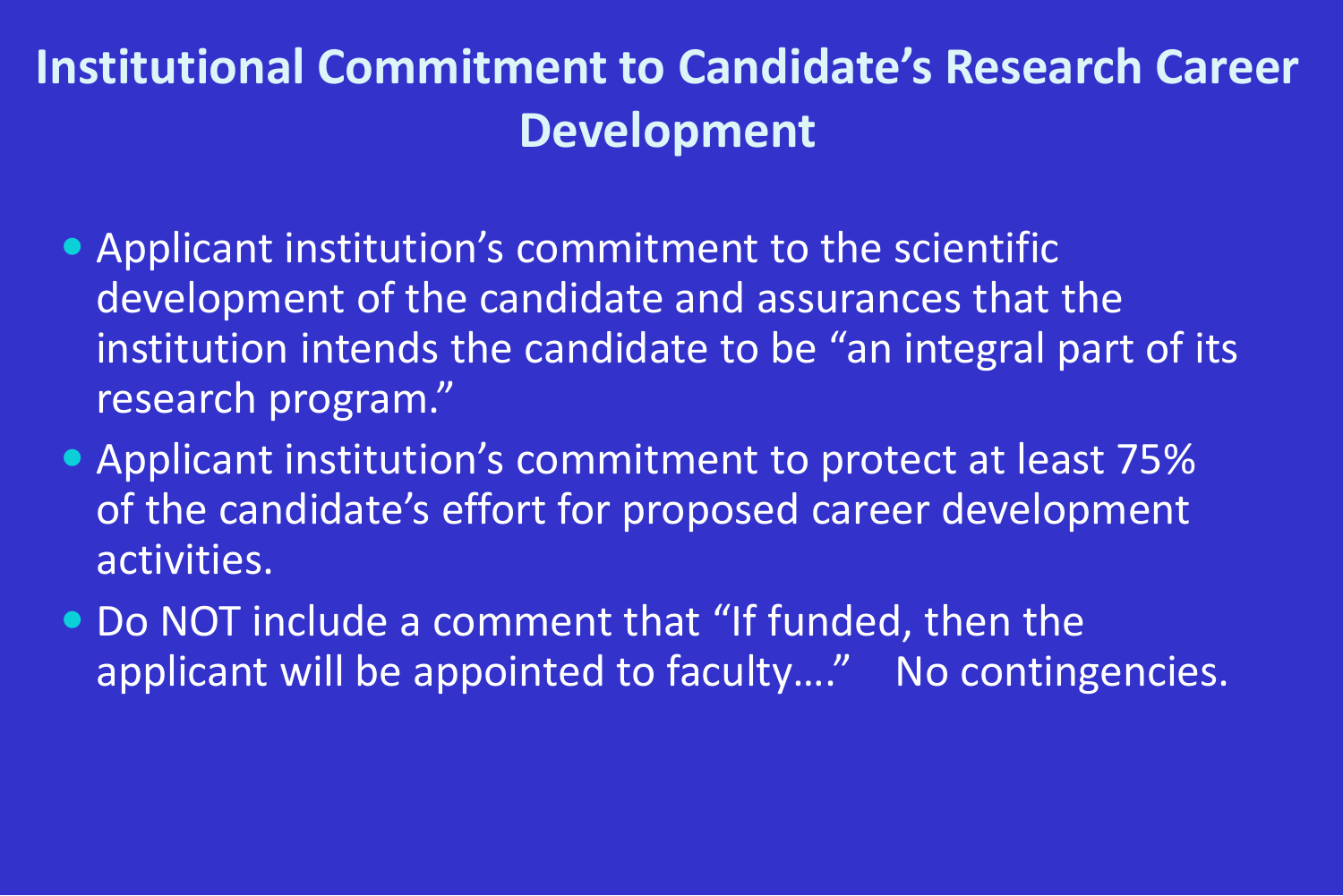#### **Institutional Commitment to Candidate's Research Career Development (Cont'd)**

- These assurances are stated in a letter from your department chair or division chief
- Note: For fellows, this letter must state that you will be promoted from your current position to a "higher" position (ideally, to a full-time faculty position) during the K award period.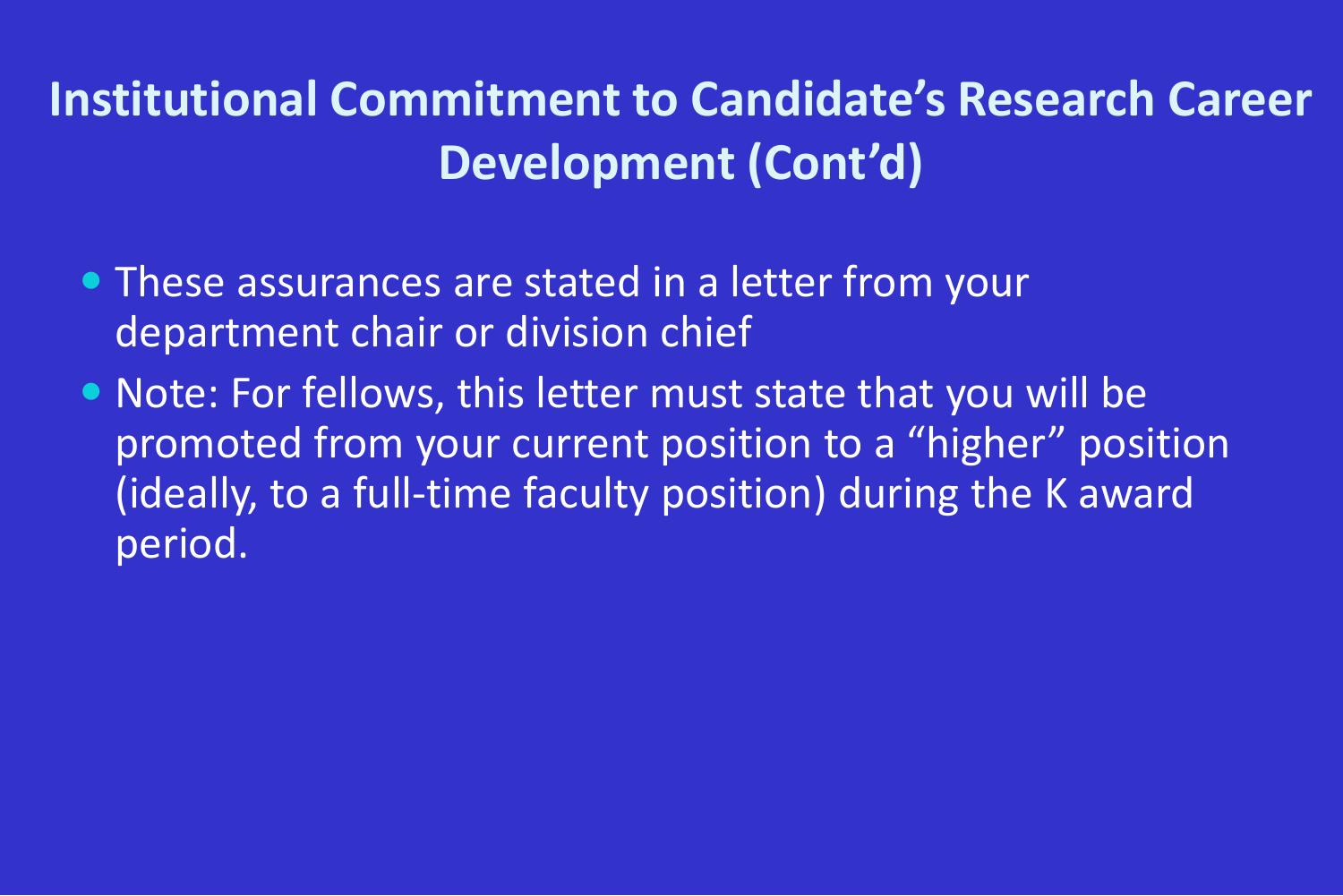### **Letters of Recommendation**

- 3 5 letters are required.
- They should be from senior investigators who have competed successfully for NIH funding and have been involved in the training of junior investigators.
- Can be from any period in your career (e.g., medical school, residency).
- Cannot be from your primary mentor or co-mentors.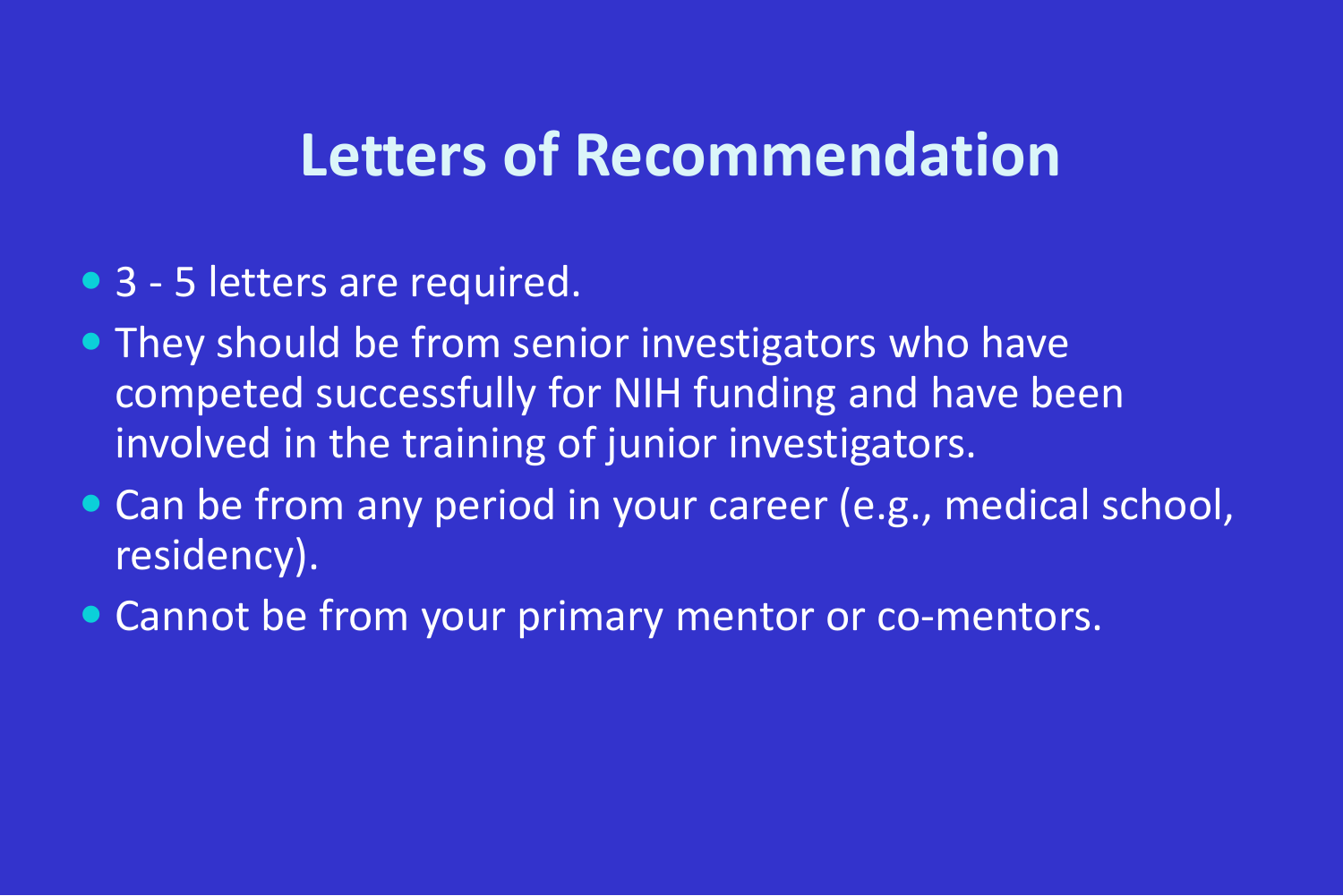#### Training in the Responsible Conduct of Research

- This is important but is more like a checkbox for the reviewer
- See boilerplate